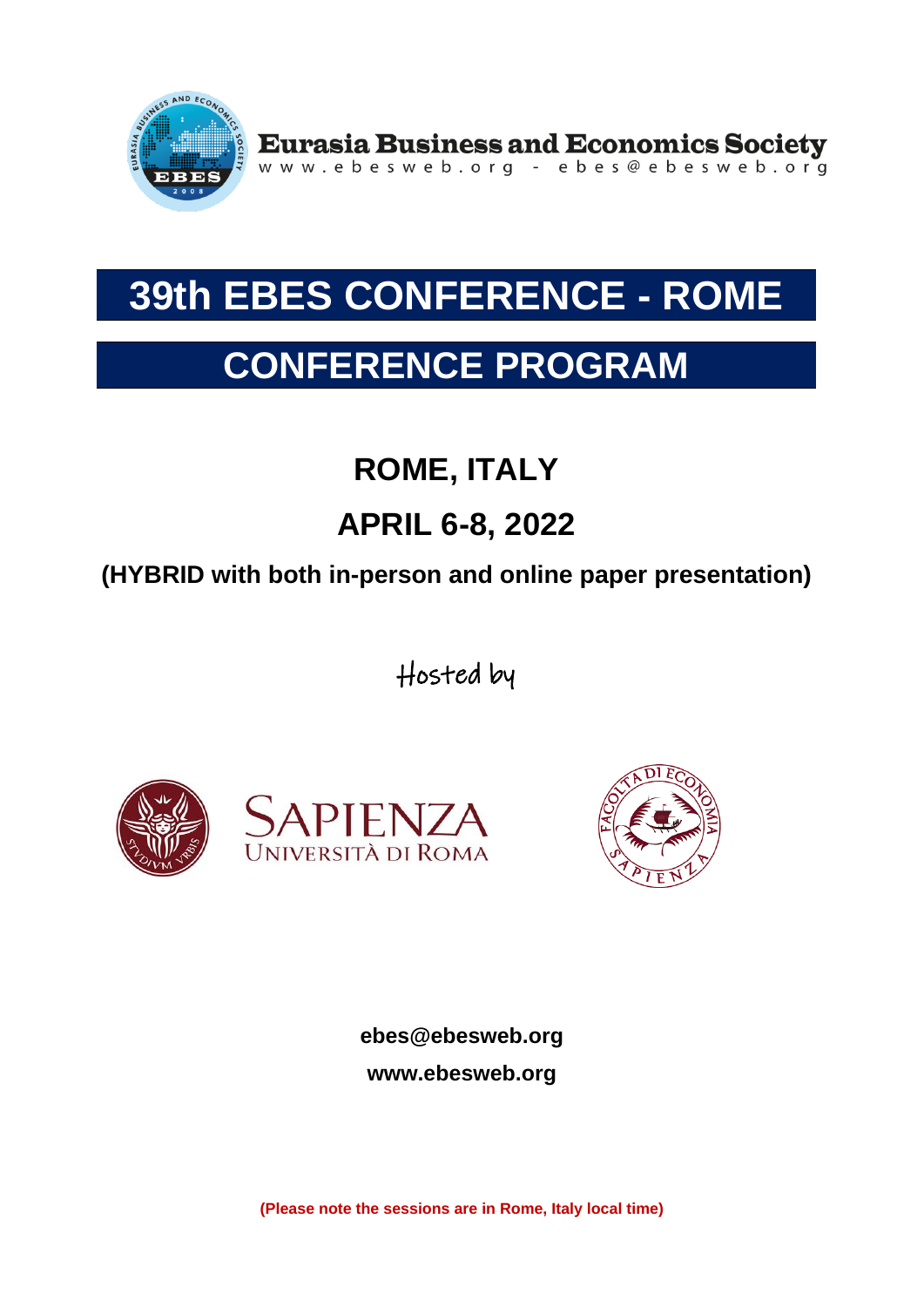### **CONFERENCE PROGRAM**

### **WEDNESDAY, APRIL 6 (DAY 1)**

#### **WELCOME SPEECHES: 08:45-09:00**

**Room:** Aula Acquario & Z-Room 1 (in-person)

Mehmet Huseyin Bilgin, Vice President, *EBES* & *GLO* & *Istanbul Medeniyet University,* Turkey

Fabrizio D'Ascenzo, Dean, *Faculty of Economics of Sapienza University of Rome*, Italy

Klaus F. Zimmermann, President, *EBES* & *GLO* & *UNU-MERIT, The Netherlands* & *Free University Berlin*, Germany

#### **DAY 1 - SESSION I: 09:00-11:00**

#### **INTERNATIONAL TRADE**

**Chair:** Zoltan Csefalvay **Discussant:** Abbi Kedir, *University of Sheffield*, U.K. **Room:** Aula Acquario & Z-Room 1 (in-person)

*How Does the Currency Denomination of Trade Impact the Extensive and Intensive Margin of Trade?* Luigi Ventura, Sapienza University of Rome, Italy and Mark David Witte, College of Charleston, U.S.A.

*New Mediation Challenges: A Look at the Extraterritorial Effectiveness of Mediation Agreements in the Scope of International Trade* Maria Joao Mimoso, Portucalense University Oporto, Portugal

*Trade of E.U. Member Countries-Analysis with Gravity Model of Trade*

Ildiko Virag Neumann, University of Pannonia, Hungary

*Transport Equipment Network Analysis: The Value-Added Contribution* Luis Gerardo Hernandez Garcia, Kyushu University, Japan

*The Mediating Effects of Entrepreneurial Orientation and Dynamic Capabilities on the Influence of Environmental Determinants on Export Performance* Marc Immanuel Gibe Isip, University of the Philippines Los Banos, Philippines

*Blockchain as Sustainability Driver in Retail Trade* Jurij Matyskevic, Mykolas Romeris University, Lithuania and Inna Kremer-Matyskevic, Mykolas Romeris University, Lithuania

#### **MANAGEMENT I**

**Chair:** Ieva Jakobsone-Bellomi **Discussant:** Hande Karadag, *MEF University*, Turkey **Room:** Aula 6 A & Z-Room 2 (in-person)

*How to Manage Delays and Disruptions at Intermodal Transportation Hubs in a Better Way?* Janina Scheelhaase, German Aerospace Center (DLR), Germany; Benedikt Scheier, German Aerospace Center (DLR), Germany; Erik Grunewald, German Aerospace Center (DLR), Germany; Saskia Seidel, German Aerospace Center (DLR), Germany; Thomas Christ, German Aerospace Center (DLR), Germany; Ulf Noyer, German Aerospace Center (DLR), Germany; Sven Maertens, German Aerospace Center (DLR), Germany; Gunnar Knitschky, German Aerospace Center (DLR), Germany; and Florian Rudolph, German Aerospace Center (DLR), Germany

*Green Management - A Systematic Review of the Literature* Sanja Pfeifer, University of Josip Juraj Strossmayer in Osijek, Croatia

*Critical Success Factors of Procurement Projects: Telecommunication Industry*  Pinar Basar, Istanbul Commerce University, Turkey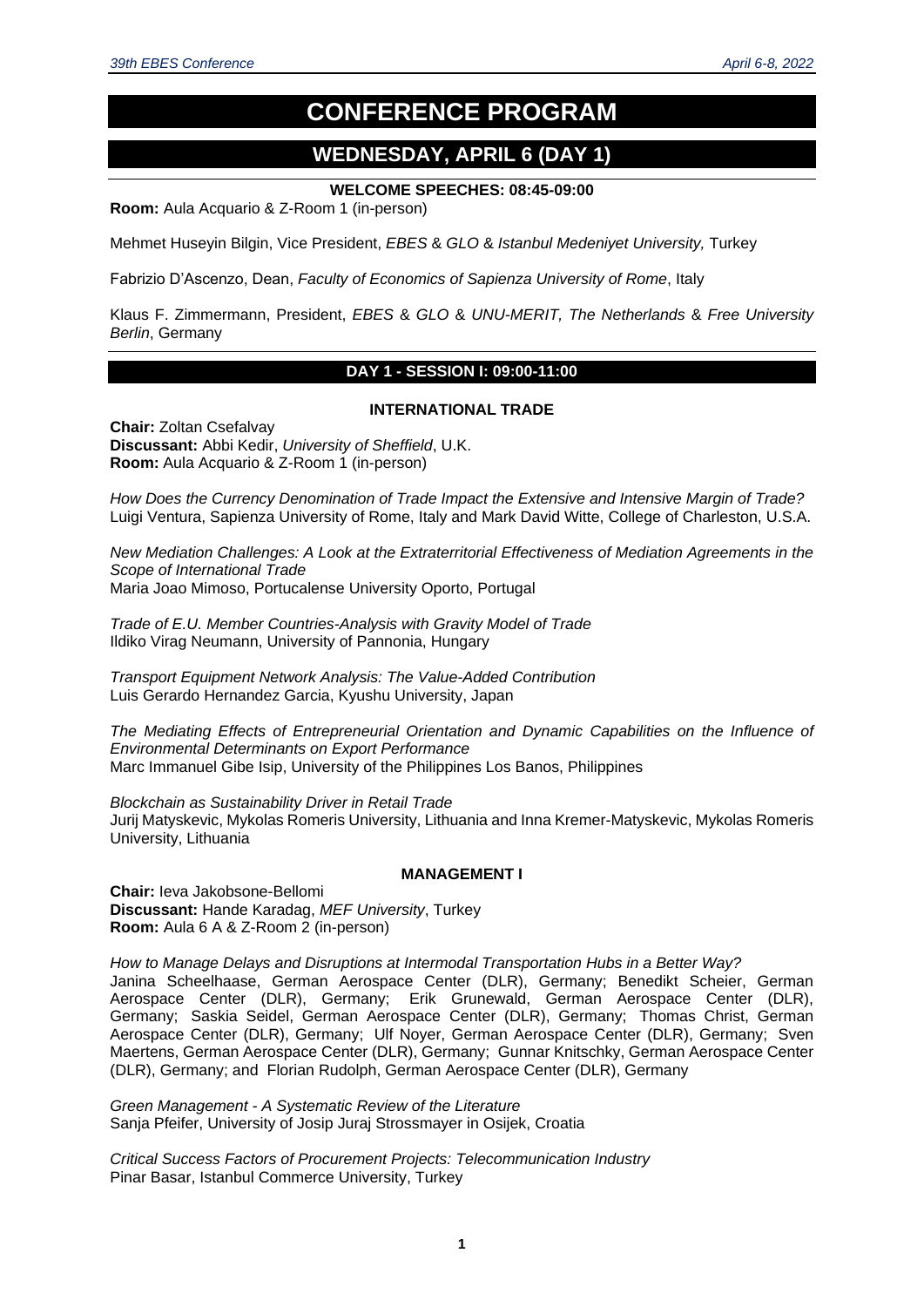*Multicollinearity and Interactions in Sustainability*

Claudia García, Complutense University of Madrid, Spain; Catalina Beatriz García-García, Granada University, Spain; and Roman Salmeron-Gomez, Granada University, Spain

*Environmental Management Systems in Public Sector Organizations: What are the Outcomes?* Marie-France Waxin, American University of Sharjah, U.A.E.; Aaron Bartholomew, American University of Sharjah, U.A.E.; Fang Zhao, Staffordshire University, U.K.; and Sandra Knuteson, American University of Sharjah, U.A.E.

#### **FINANCE I**

**Chair:** Ender Demir **Discussant:** Weiou Wu, *London South Bank University*, U.K. **Room:** Aula 6 B & Z-Room 3 (in-person)

*Flight-to-Safety and Retail Investor Behavior* Thorsten Lehnert, University of Luxembourg, Luxembourg

*The Effect of Expected Prices as a Reference Point on Consumers' Perceptions of Monetary Gains and Losses*

Alexander Kovalenkov, University of Glasgow, U.K. and Oluwadamilola Agbato, Coventry University, U.K.

*Cash Flow in the European Investment Fund Market during the Covid-19 Pandemic* Dawid Dawidowicz, West Pomeranian University of Technology in Szczecin, Poland

*The Impact of Financial Leverage on Firms' Investments in Research and Development* Naser Abughazaleh, Gulf University for Science and Technology, Kuwait

*High-frequency Trading Regulations: When and How to?* Oguz Ersan, Kadir Has University, Turkey and Cumhur Ekinci, Istanbul Technical University, Turkey

#### **ENTREPRENURSHIP & SMES**

**Chair:** Francesco Salustri **Discussant:** Julien Hanoteau, *KEDGE Business School*, France **Room:** Aula 6 C & Z-Room 4 (in-person)

*The Driving Force of Startups in Munich: A Comparative Analysis of Incubator and Accelerator Programs* Orsolya Szekely, Mathias Corvinus Collegium, Hungary

*Do Entrepreneurs' Migration Backgrounds Affect Firms' Entrepreneurial Orientation (EO) and Performance? An Acculturative Stress Perspective* Erika Branca, University of Pisa, Italy and Petra Andries, Ghent University, Belgium

*The Impact of Cultural Barriers on the Internationalization Process* Nayra Leandro Miguel Martins, Universidade Portucalense Infante D. Henrique, Portugal; Carla Azevedo Lobo, Universidade Portucalense, Portugal; and Susana Figueiredo Oliveira, Univeridade Portucalense Infante Dom Henrique, Portugal

*Reassessing the Value of Passion for Entrepreneurial Survival: The Moderating Effects of the Entrepreneur's Immediate and Broader Context*

Juno Berckmoes, Ghent University, Belgium; Jolien Roelandt, Ghent University, Belgium; and Petra Andries, Ghent University, Belgium

*Where Internationalization and Innovation Meet: A Study on Portuguese SMEs*

Susana Figueiredo Oliveira, Universidade Portucalense Infante D. Henrique, Portugal; Carla Azevedo Lobo, Universidade Portucalense, Portugal; and Nayra Leandro Miguel Martins, Universidade Portucalense Infante D. Henrique, Portugal

*The Effect of Chameleon Leadership on Innovative Behavior: An Empirical Study in the Health Sector* Omar Durrah, Dhofar University, Oman and Ahmad Kahwaji, Dhofar University, Oman

#### **BREAK: 11:00-11:10**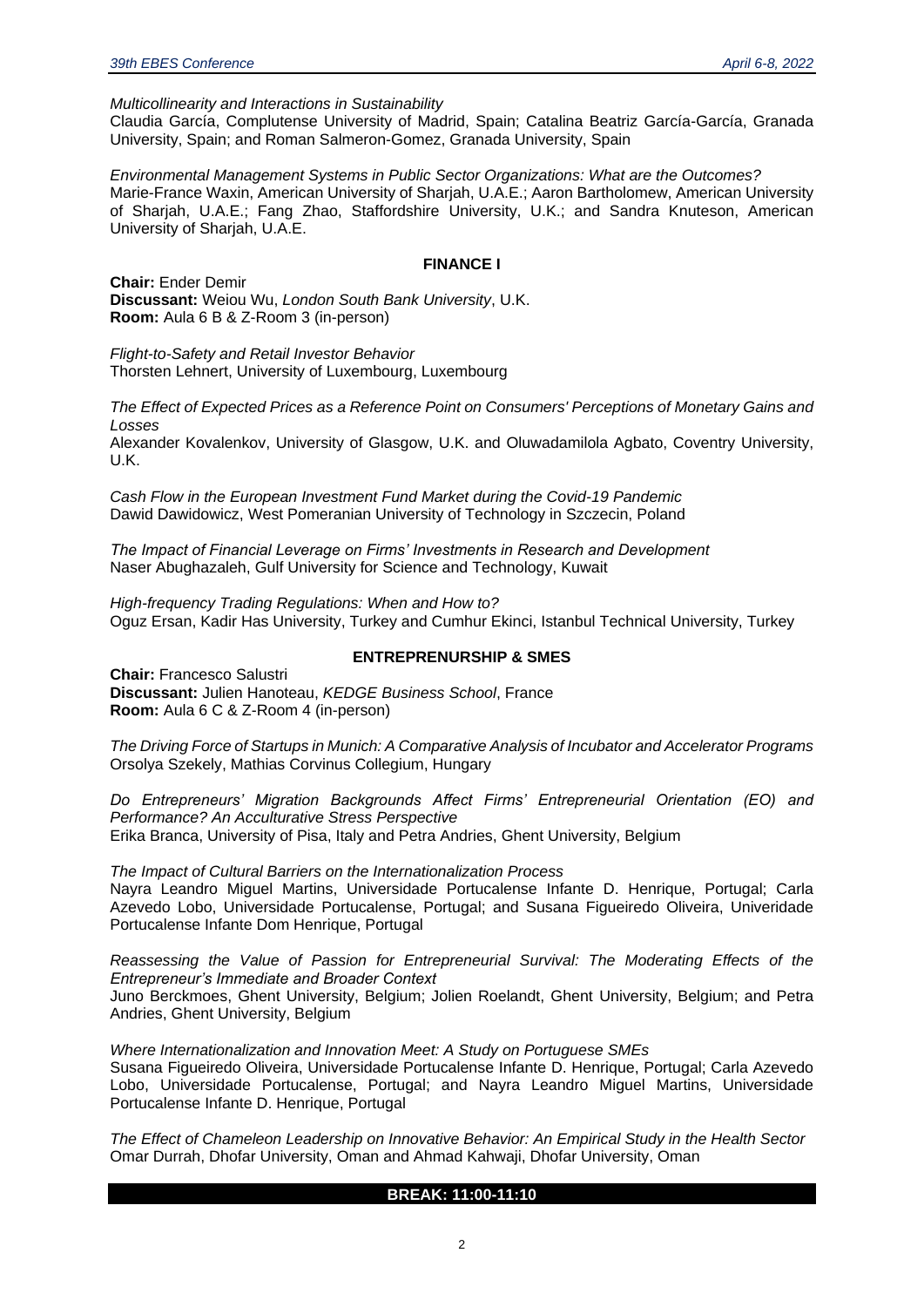#### **DAY 1 - SESSION II: 11:10-13:10**

#### **LABOR ECONOMICS**

**Chair:** Marco Vivarelli **Discussant:** Sergio Scicchitano, *National Institute for Public Policy Analysis (INAPP)*, Italy **Room:** Aula Acquario & Z-Room 1 (in-person)

*Envelope Wages in the European Union*  Abbi Kedir, University of Sheffield, U.K.; Colin Williams, University of Sheffield, U.K.; and Gamze Yalaman, Eskisehir Osmangazi University, Turkey

*The Impact of Artificial Intelligence in the Early Retirement Decision*  Pablo Casas Aljama, Universidad Internacional de Andalucía, Spain and Concepcion Roman, Universidad de Huelva, Spain

*Do Spatial Factors Matter for the Sectoral Labor Market Dynamics in the Baltic States?*  Rima Rubcinskaite, Vilnius University, Lithuania and Laimute Urbsiene, Vilnius University, Lithuania

*Neighborhood Effects in European Regional Labor Markets: Are They Different between Domestic and Cross-Border Regions?*  Laura Helena Kivi, University of Tartu, Estonia and Tiiu Paas, University of Tartu, Estonia

*Unions, Hispanics and Immigrants Wages in the United States*  Cinzia Rienzo, University of Brighton, U.K.

*Green Self-Employment in Activating Unemployed and Economically Inactive People*  Lukasz Kozar, University of Lodz, Faculty of Economics and Sociology, Poland

#### **MANAGEMENT & MARKETING**

**Chair:** Sanja Pfeifer **Discussant:** Ana Pinto Borges, *ISAG - European Business School*, Portugal **Room:** Aula 6 A & Z-Room 2 (in-person)

*The Complexity of International Marketing: The Pitfalls of Dolce & Gabbana Marketing Communication Strategy in China* 

Ieva Jakobsone-Bellomi, John Cabot University, Italy and Tetyana Kholod, John Cabot University, Italy

*A Conceptual Study on the Effect of Trends Emerging in the Covid-19 Period on Marketing in Terms of Lifestyle* 

Askim Nurdan Tumbek Tekeoglu, Istanbul Commerce University, Turkey

*Financial Literacy, Resilience and Financial Well-Being: An Assessment on University Students*  Patrícia Dias, ISAG - European Business School & CICET-FCVC, Portugal; Ana Pinto Borges, ISAG - European Business School & CICET-FCVC; COMEGI, Portugal; and Elvira Vieira, ISAG - European Business School & CICET-FCVC & IPVC & UNIAG, Portugal

*Data Management Regulation Challenges in the Business Model Ecosystem*  Julia Helena Zhang, University of Oulu, Finland; Oxana Gisca, University of Oulu, Finland; Mahmoud Mohamed, University of Oulu, Finland; Timo Koivumäki, University of Oulu, Finland; and Petri Ahokangas, University of Oulu, Finland

*The Influence of Trust on Corporate Governance Practices*  Vincent O'Connell, Gulf University for Science and Technology, Kuwait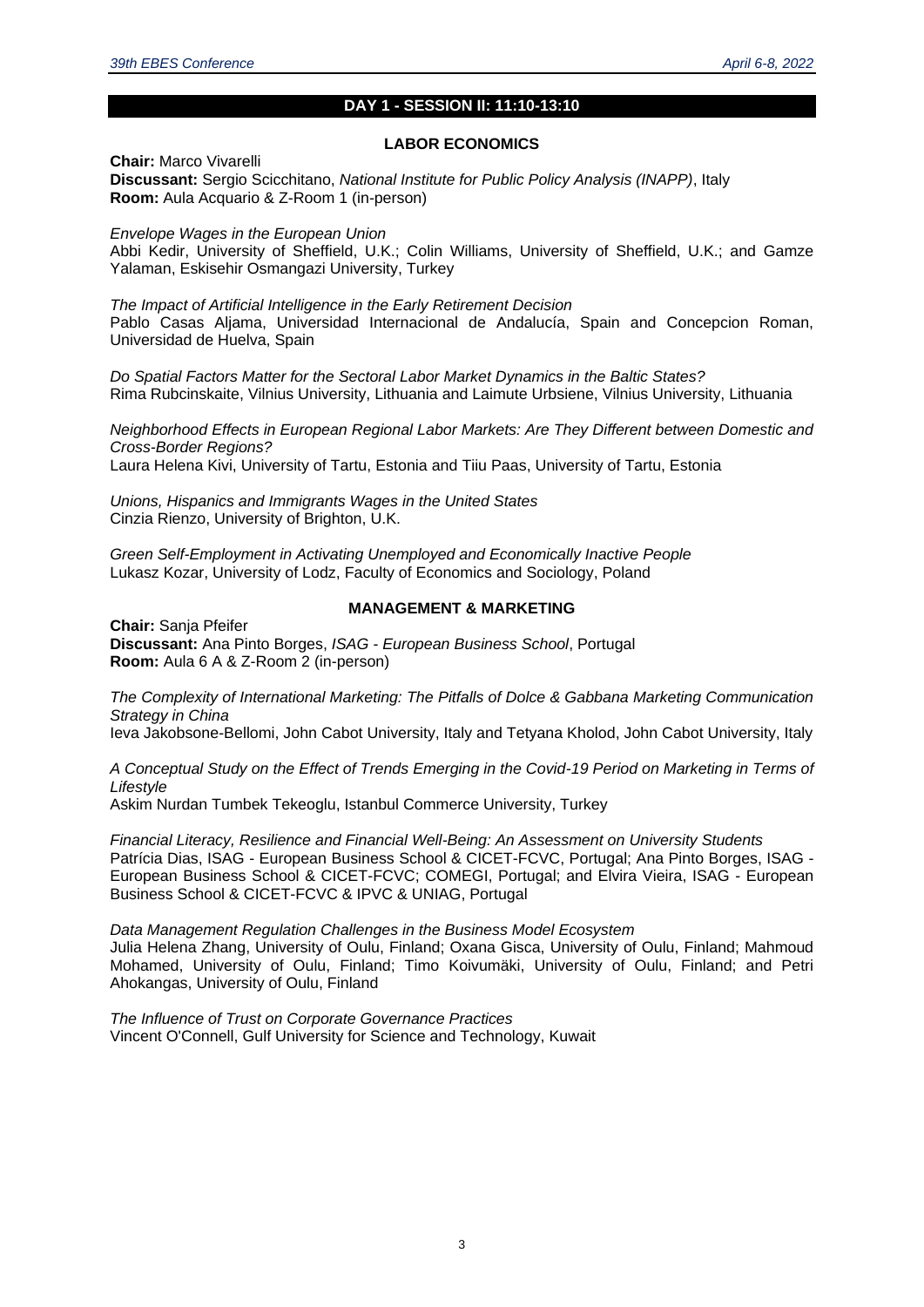#### **EMPIRICAL STUDIES ON FINANCE & ECONOMICS**

**Chair:** Alexander Kovalenkov **Discussant:** Ege Yazgan, *Istanbul Bilgi University*, Turkey **Room:** Aula 6 B & Z-Room 3 (in-person)

*Problems and Limitations Presented in the Estimation of the Interest Rate Curve* Ainara Rodríguez-Sanchez, National University of Distance Education, Spain; Catalina Beatriz García-García, Granada University, Spain; and Román Salmeron-Gomez, Granada University, Spain

*Engaging CSR on the Financial Performance of Financial Technology Contribution in the Sustainability Arena of Commercial Banks*

Zubair Ahmad, Libera Università 'Mediterranean (LUM), Italy and Noman Mustafa, Libera Università 'Mediterranean (LUM), Italy

*The Economics and Algorithmics of an Integral Settlement Procedure on B2B Networks* Lucio Gobbi, Università di Trento, Italy

*The Dynamics of Firms' International and Product Diversification Strategy: The Case of U.S. Firms' Response to Globalization* Harry P. Bowen, Queens University of Charlotte, U.S.A. and Leo Evariste Sleuwaegen, KU Leuven, Belgium

*Do Foreign MNEs Alleviate Poverty in Low Income Countries? Evidences across Indonesia* Julien Hanoteau, KEDGE Business School, France

*Economic Policy Uncertainty in Hong Kong: Does it Impact the U.K. and Mainland China?* Weiou Wu, London South Bank University, U.K.

#### **GROWTH AND DEVELOPMENT & REGIONAL STUDIES**

**Chair:** Roberto Patuelli **Discussant:** Francesco Salustri, *UCL Institute for Global Health*, U.K. **Room:** Aula 6 C & Z-Room 4 (in-person)

*Cultural Influence over Migration Patterns* Tomas Evan, FIT CTU, Czech Republic

*Regional Development of Central European Countries in the Pre-Covid period* Ingrid Majerova, Silesian University in Opava, School of Business Administration in Karvina, Czech Republic and Ainur Abdrazakova, Lanzhou University of Finance and Economics, China

*Building Bridges or Running the Risk of Dependency?* Csaba Kristof Johanyak, Mathias Corvinus Collegium, Hungary and Viktor Lazar, Mathias Corvinus Collegium, Hungary

*Two-Way Relationship between Inequality and Growth within Fiscal Policy Channel: An Empirical Assessment for European Countries*

Jose Alves, UECE - Research Unit on Complexity and Economics/ REM - Research in Economics and Mathematics, Portugal and Jose Coelho, Lisbon School of Economics & Management (ISEG), Universidade de Lisboa, Portugal

*The Changing Wheels Hypothesis. Corruption and Development: Evidence from China* Beatriz Simon-Yarza, University of Navarra, Spain

*Europe's Scaleup Geography – Concertation or Convergence? The Role of Technological Specialization in the Entrepreneurial Ecosystem*

Zoltan Csefalvay, Mathias Corvinus Collegium, Hungary and Zoltan Szombathy, Mathias Corvinus Collegium, Hungary

*Healthcare Indicators of the Czech Republic in Comparison with Selected Countries of the E.U.* Karin Gajdova, Silesian University in Opava, School of Business Administration in Karvina, Czech Republic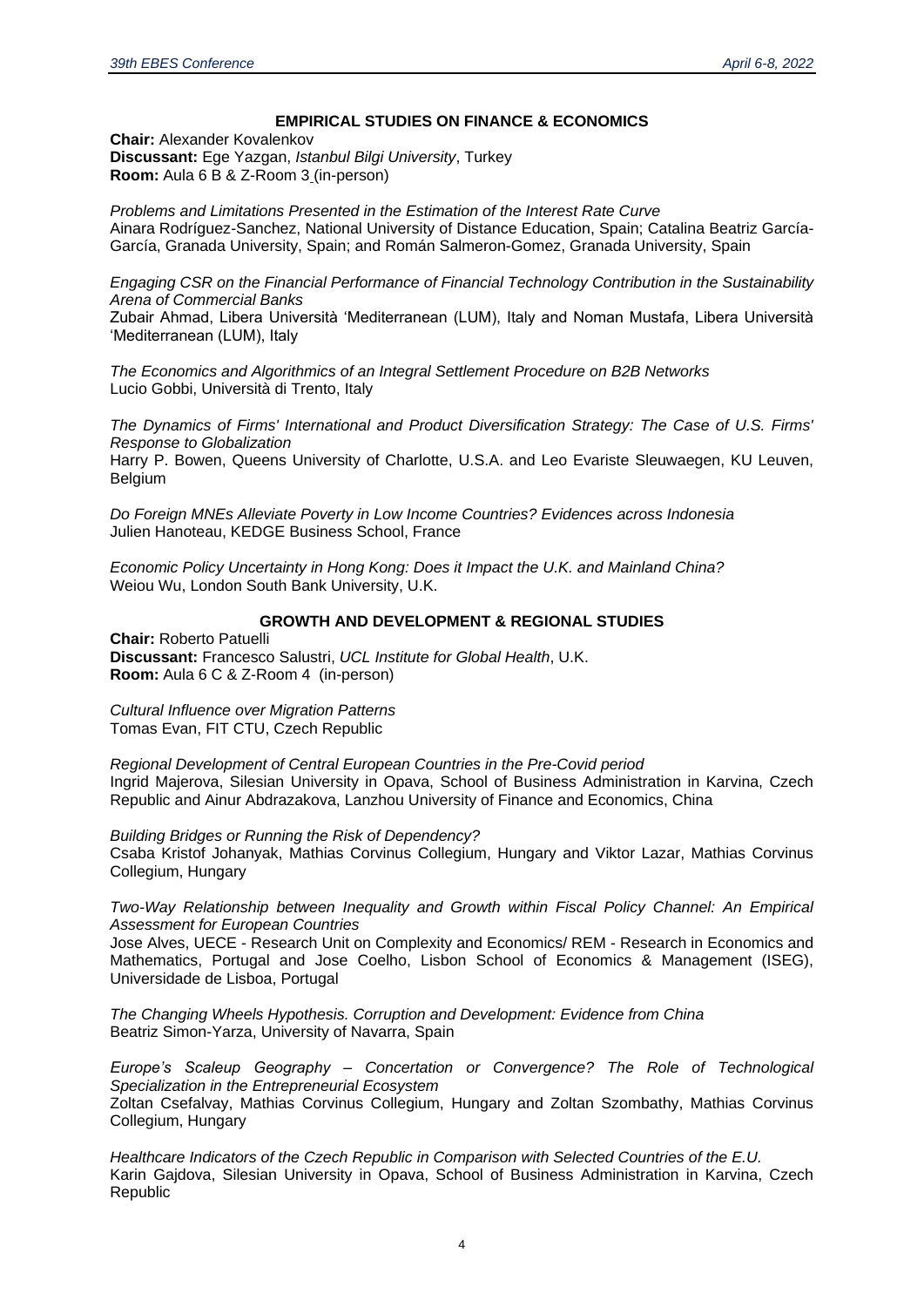#### **LUNCH: 13:10-14:00**

#### **DAY 1 - SESSION III: 14:00-16:00**

#### **HUMAN RESOURCES & EDUCATION**

**Chair:** Cinzia Rienzo **Discussant:** Virginia Bodolica, *American University of Sharjah*, U.A.E. **Room:** Aula Acquario & Z-Room 1 (in-person)

*No Captain on Deck: A New Understanding of Leadership in Cross-Border Post- M&A Integration* Wenjia Chang-Howe, Vrije Universiteit Amsterdam, The Netherlands and Sylvia van de Bunt, Vrije Universiteit Amsterdam, The Netherlands

*The New Industrial Revolution: The Optimal Choice for Flexible Work Companies* Leonardo Becchetti, Universita di Roma Tor Vergata, Italy; Francesco Salustri, University College London, U.K.; and Nazaria Solferino, UNICAL, Italy

*Gender Differences in Students' Approach to International Study Visits - The European Research Findings*

Katarzyna Tracz-Krupa, Wroclaw University of Economics and Business, Poland; Anna Bruska, Opole University, Poland; and Sylwia Przytula, Wroclaw University of Science and Technology, Poland

*Contemporary Art and the Representation of the Economy: New Narratives for Teaching and Learning Political Economy*

Raul de Arriba, University of Valencia, Spain and Maria Vidagan, University Jaume I of Castellón, Spain

*Birth Order Effects, Parenting Style, and Son Preference* Jun Hyung Kim, Jinan University, China and Shaoda Wang, Jinan University, China

*The Impact of Measures during the Covid-19 Pandemic in the Education Sector: The Experience of Slovakia*

Zuzana Stolicna, Comenius University, Faculty of Management, Slovakia and Jana Barjakova, Comenius University, Faculty of Management, Slovakia

#### **MANAGEMENT II**

**Chair:** Julien Hanoteau **Discussant:** Ralph Sonenshine, *American University*, U.S.A. **Room:** Aula 6 A & Z-Room 2 (in-person)

*Live Online Streaming Sales and the Supply Chain Model in China - A Case Study of Taobao Live Online Streaming Platform*

Jing Cai, Budapest Business School, Hungary and Yingjie Fu, Budapest Business School, Hungary

*Knowledge Management in Oil & Gas Family Firms: A Comparative Case Study* Giovanna Testa, University of Naples Parthenope, Italy

*Endogenous Market Coverage with Quality Dependent Unit Production Costs*

Cesaltina Pacheco Pires, Universidade de Évora, Portugal; Silvia Ferreira Jorge, Universidade de Aveiro, Portugal; Margarida Catalao-Lopes, Universidade de Lisboa, Portugal; Pedro Garces, Universidade do Algarve, Portugal; Joana Pinho, Universidade Católica do Porto, Portugal; and Adriana Alventosa, Universidade de Aveiro, Portugal

*Linking Pro-Active Corporate Environmental Strategy and Environmental Performance: The Role of Mechanistic/Organic Organizational Structure and Green Product Innovation* Noman Mustafa, Libera Università 'Mediterranean (LUM), Italy; Zubair Ahmad, Libera Università 'Mediterranean (LUM), Italy; and Rozeia Mustafa, Vienna University of Technology, Austria

*A Dynamic Capabilities Approach to Digital Transformation of Public Organizations: A Review of Literature*

Hande Karadag, MEF University, Turkey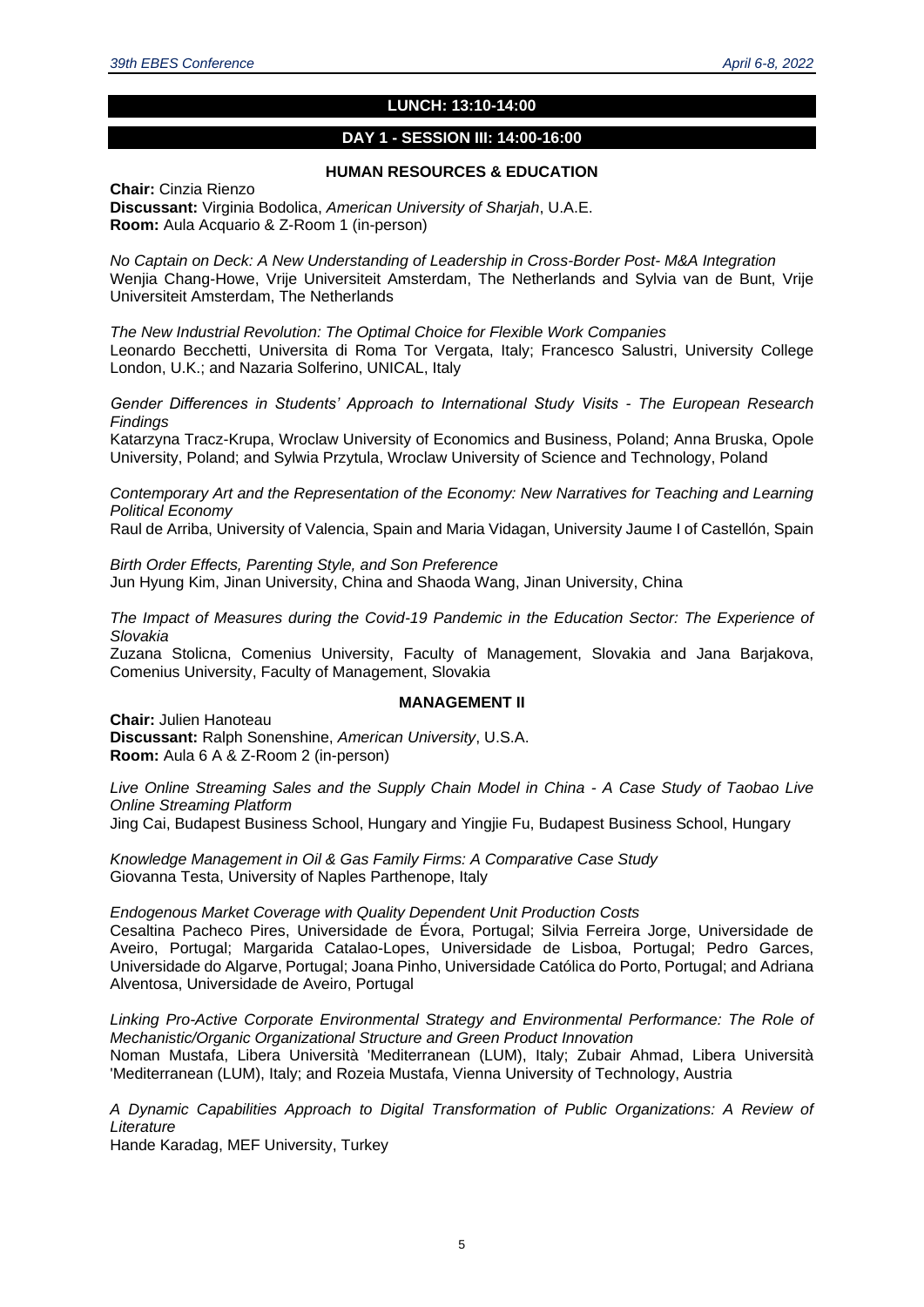*Online Reputation of Tourism Brands and Their Dependence on Pandemic Scenarios: An Analysis of the Brand "Hospederias De Extremadura" before and during Covid-19* Marcelino Sanchez-Rivero, University of Extremadura, Spain; Luis Murillo Gonzalez, University of

Extremadura, Spain; and María Cristina Rodríguez-Rangel, University of Extremadura, Spain

#### **CORPORATE FINANCE I**

**Chair:** Sagi Akron **Discussant:** Xuan Vinh Vo, *University of Economics Ho Chi Minh City*, Vietnam **Room:** Aula 6 B & Z-Room 3 (in-person)

*Which Capital Structure Theory Explains Financial Behavior of Small and Medium Enterprises? Evidence from Poland*

Jacek Jaworski, WSB University in Gdańsk, Poland and Leszek Czerwonka, University of Gdańsk, Poland

*Corruption and Compensation in China* Marta Alonso Sanz, University of Navarra, Spain and Beatriz Simon-Yarza, University of Navarra, Spain

*Politically Connected Firms and Forward-Looking Disclosure in the Era of Oman Vision 2040* Hidaya Al Lawati, Sultan Qaboos University, Oman

*Increasing Power of Corporate Responsibility and Social Entrepreneurship Integration in Sustainable Corporate Governance Future Foresight* Cigdem Nasiye Uluc, University of Beykent, Turkey

*Corporate Governance and Impression Management in Earnings Conference Calls: Evidence from FTSE100 Firms*

Yasir Ghulam Mohammed Al Balushi, Sultan Qaboos University, Oman

*Interactions between Corporate Social Responsibility, Firm Performance and Capital Adequacy in Banking Industry*

Antonella Francesca Cicchiello, Università Cattolica del Sacro Cuore, Italy; Luca Di Simone, Università Cattolica del Sacro Cuore, Italy; and Francesca Pampurini, Catholic University of Milan, Italy

#### **MONETARY ECONOMICS & REGIONAL STUDIES**

**Chair:** Sergio Scicchitano **Discussant:** Mark David Witte, *College of Charleston*, U.S.A. **Room:** Aula 6 C & Z-Room 4 (in-person)

*Should Central Banks Consider Household Inflation Heterogeneity?* Daniel Stempel, Heinrich Heine University Düsseldorf, Germany and Ulrike Neyer, Heinrich Heine University Duesseldorf, Germany

*Inflation Targeting and Stock Market Development: A Difference and Difference Analysis in Developing Economies*

Gokcen Ogruk Maz, Texas Wesleyan University, U.S.A. and Sinan Yildirim, Texas Wesleyan University, U.S.A.

*The Great Moderation and the Financial Cycle* Friedrich Lucke, Toulouse School of Economics, France *International Capital Flows and Monetary Policy in the Emerging Economies* Zbigniew Grzymala, Warsaw School of Economics, Poland; Krzysztof Marecki, Warsaw School of Economics, Poland; and Agnieszka Wojcik-Czerniawska, Warsaw School of Economics, Poland

*Policy (De)Centralization and the Spatial Interaction Model: Theory and Illustrative Examples* Guido Candela, University of Bologna, Italy; Maurizio Mussoni, University of Bologna, Italy; and Roberto Patuelli, University of Bologna, Italy

*Uneven Firm Growth in a Globalized World* Xiaomei Sui, University of Rochester, U.S.A.

#### **BREAK: 16:00-16:10**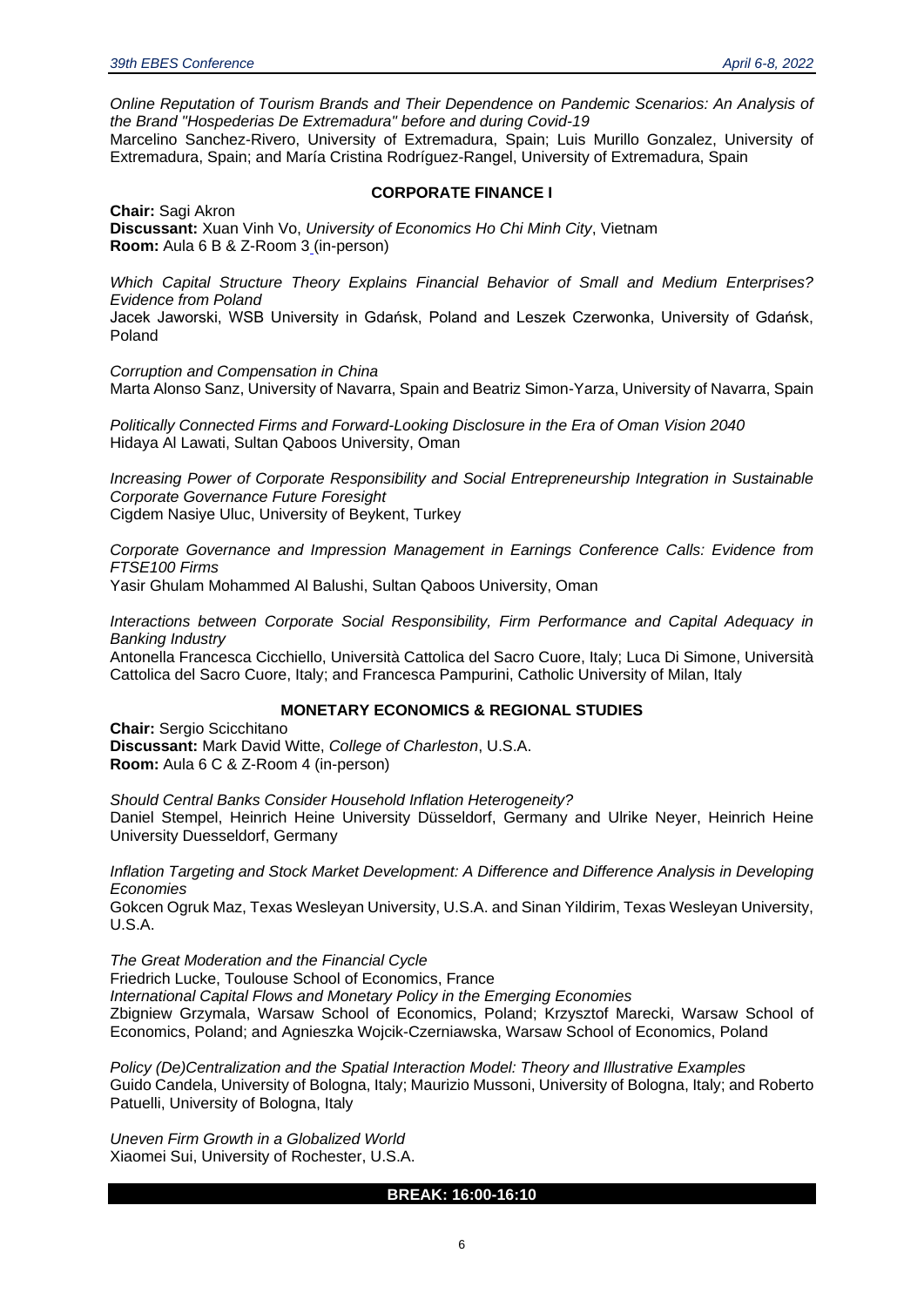#### **KEYNOTE SPEECH: 16:10-16:50 Big Pharma and Monopoly Capitalism: A Long-Term View**

**Room:** Aula Acquario & Z-Room 1 (in-person)

**Moderator:** Marco Vivarelli, *Catholic University of Milano*, Italy

**Speaker:** Giovanni Dosi, *Scuola Superiore Sant'Anna*, Italy

#### **EDITORS' PANEL SESSION: 16:50-18:00 How to Publish in WoS Journals**

**Room:** Aula Acquario & Z-Room 1 (in-person)

**Moderator:** Klaus F. Zimmermann*,* Editor-in-Chief*, Journal of Population Economics* (SSCI & IF: 2.813)

David B. Audretsch, Editors-in-Chief, *Small Business Economics* (SSCI & IF: 8.164)

Kevin Lang, Editor-in-Chief, *Journal of Labor Economics* (SSCI & IF: 4.119)

Marco Vivarelli, Editor-in-Chief, *Eurasian Business Review* (SSCI & IF: 3.500)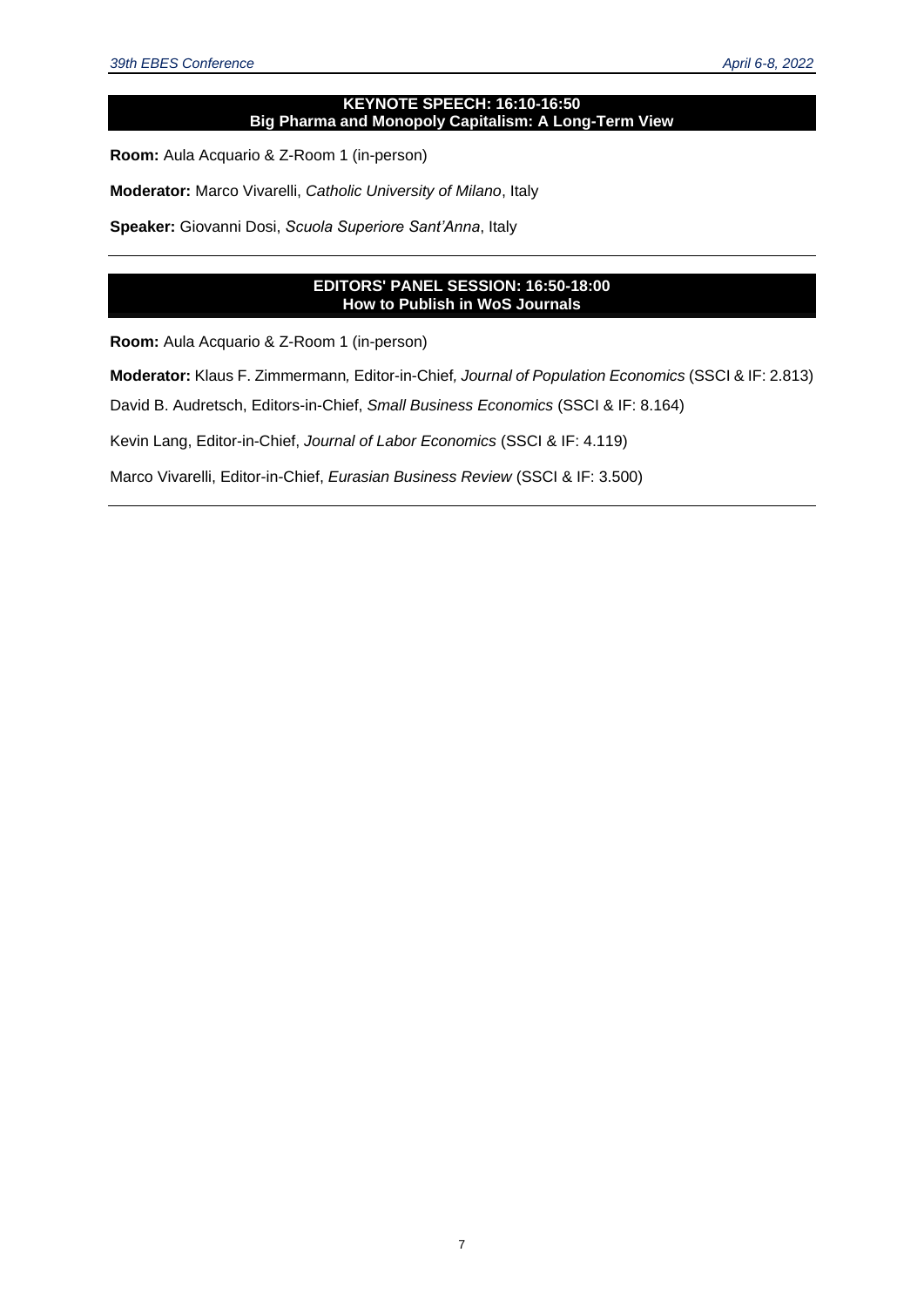### **THURSDAY, APRIL 7 (DAY 2)**

#### **DAY 2 - SESSION I: 09:00-11:00**

#### **ACCOUNTING/AUDIT & CORPORATE GOVERNANCE**

**Chair:** Uchenna Tony-Okeke **Discussant:** Conrado Diego Garcia-Gomez, *University of Valladolid*, Spain **Room:** Z-Room 1

*Earnings Management and Financial Distress in Russian Public Companies* Egor Nikulin, Graduate School of Management, Saint Petersburg University, Russia; Evgeniy Khlystunov, Graduate School of Management, Saint Petersburg University, Russia; and Marat Smirnov, Graduate School of Management, St. Petersburg State University, Russia

*Impact of Board Gender Diversity on Financial Performance in High-Performing and Low-Performing Firms*

Olga Dzene, RISEBA University of Applied Sciences, Latvia and Irina Sennikova, RISEBA University of Applied Sciences, Latvia

*Audit Firm Reputation and Audit Fee: What is a Matter for Clients' Audit Firm Changes?* Naruanard Sarapaivanich, Chiang Mai University, Thailand

*Financial Distress, Earnings Management, and Classification Shifting: Empirical Evidence from ASEAN Countries*

Antonius Herusetya, Universitas Pelita Harapan, Indonesia and Nicholas Filbert Tandun, Universitas Pelita Harapan, Indonesia

*Cloud-based ERP System and Changing Roles of Accountants: The Case of an Engineering Company in Malaysia*

Quah Kenny Wei Jie, Universiti Sains Malaysia, Malaysia; Zubir Azhar, Universiti Sains Malaysia, Malaysia; and Krishnen Kishan, Universiti Sains Malaysia, Malaysia

*The Impact of COVID-19 on Stock Returns in Egypt: A Panel PMG/ARDL Approach* Lela Dale Pumphrey, The British University in Egypt, Egypt and Wafaa Salah Mohamed, The British University in Egypt, Egypt

#### **ECONOMICS OF INNOVATION & SMES**

**Chair:** Marco Guerzoni **Discussant:** Emanuele Giovannetti, *Anglia Ruskin University*, U.K. **Room:** Z-Room 2

*Predicting the Results of Initial Coin Offering Using Machine Learning* Chengjiao Li, University of Leeds, U.K. and Xingjie Wei, University of Leeds, U.K.

*Current Effects of Digital Technological Skills and Knowledge on Economic Growth* Yuriko Nakajima, Airlangga University, Indonesia; Dyah Wulan Sari, Airlangga University, Indonesia; and Lilik Sugiharti, Airlangga University, indonesia

*Efficiency of Innovation Labs: Outlining Directions for Future Research* Christian Thomas Flack, GSaME, University of Stuttgart, Germany

#### *Mission-Oriented Innovation Policies and Knowledge Spillovers: Exploiting Opportunities from Skilled-Workers Migration Network*

Saverio Barabuffi, Università Roma Tre, Italy; Valeria Costantini, Università Roma Tre, Italy; Valerio Leone Sciabolazza, University of Naples Parthenope, Italy; and Elena Paglialunga, Università di Urbino, Italy

*Additive Manufacturing - The Influence of Business Model Choice on New Venture Success* Svenja Jarchow, Technical University of Munich, Germany and Isabella Stojkovski, Technical University of Munich, Germany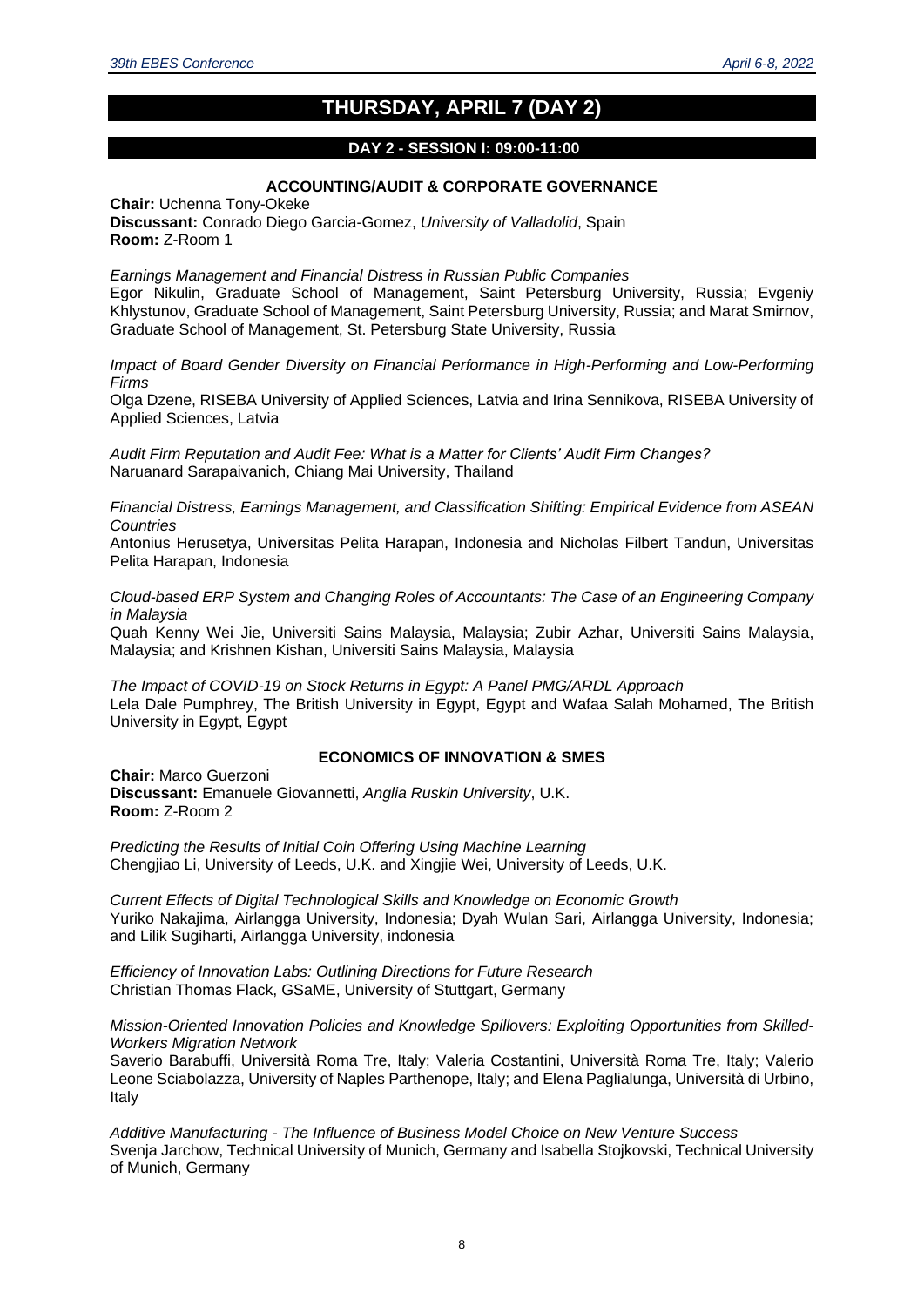#### *Success Factors of Innovative Startups: A Systematic Literature Review*

Francesco Bellini, Sapienza University of Rome, Italy; Ihor Rudko, Norwegian Business School, Norway; Aysan Bashirpour Bonab, Università degli Studi di Cassino e del Lazio Meridionale, Italy; and Carlo Amendola, Sapienza University of Rome, Italy

#### **INEQUALITY**

**Chair:** Ilker Kaya **Discussant:** Sofia de Sousa Vale, *ISCTE Business School*, Portugal **Room:** Z-Room 3

*How Inequality and George Floyd's Protests Affect Vote Share of Trump* Yidi Wu, Wenzhou-Kean University, China; Lisha Tong, Wenzhou-Kean University, China; and Jianing Zhang, Wenzhou-Kean University, China

*Distributional Effects of the Covid-19 on Wages in Italy*

Carmen Aina, Università Piemonte Orientale, Italy; Irene Brunetti, National Institute for Public Policies Analysis (INAPP), Italy; Chiara Mussida, Catholic University of the Sacred Heart, Italy; and Sergio Scicchitano, National Institute for Public Policies Analysis (INAPP), Italy

*Income Inequality and Taxes - An Empirical Assessment* Hannes Qualo, University of Potsdam, Germany and Ulrich Eydam, University of Potsdam, Germany

*The Determinants of Poverty Rate in Developing Countries*

Ranti Darwin, Airlangga University, Indonesia; Unggul Heriqbaldi, Airlangga University, Indonesia; and Dyah Wulan Sari, Airlangga University, Indonesia

*Does Digital Finance Bring About Financial Inclusiveness? Evidence from Personal Consumption in China*

Mingyuan Ban, Zhongnan University of Economics and Law, China; Qiang Gong, Zhongnan University of Economics and Law, China; Luying Wang, Singapore Management University, Singapore; and Yan Yuan, Zhongnan University of Economics and Law, China

*Routine Biased Technological Change and Wage Inequality: Do Workers' Perceptions Matter?* Silvia Vannutelli, Boston University, U.S.A.; Sergio Scicchitano, National Institute for Public Policies Analysis (INAPP) & GLO, Italy; and Marco Biagetti, University of Tuscia, Italy

#### **BREAK: 11:00-11:10**

#### **DAY 2 - SESSION II: 11:10-13:10**

#### **CORPORATE FINANCE II**

**Chair:** Ata Assaf **Discussant:** Adam Zaremba, *Montpellier Business School*, France **Room:** Z-Room 1

*The Covid-19 Pandemic and Financial Reporting Quality in the Digital Sector* Joanna Lizińska, Poznan University of Economics and Business, Poland and Leszek Czapiewski, Poznan University of Economics and Business, Poland

*The Impact of Credit Rating Downgrades of Peer Chinese Enterprises on Corporate Financing* Yu Zhang, Wenzhou-Kean University, China; Hansheng Yu, Wenzhou-Kean University, China; and Jianing Zhang, Wenzhou-Kean University, China

*Stock Price Synchronicity and Information Disclosure Quality: Evidence from China* Zhenghai Chi, Macau University of Science and Technology, Macao and Chun Lu, Macau University of Science and Technology, Macao

*CEO Personality and Executives Personality Differences Effect on Cash Holdings: Evidence from Textual Analysis*

Jan Pieter Pieter Veerhoek, University of Antwerp & University of Maastricht, The Netherlands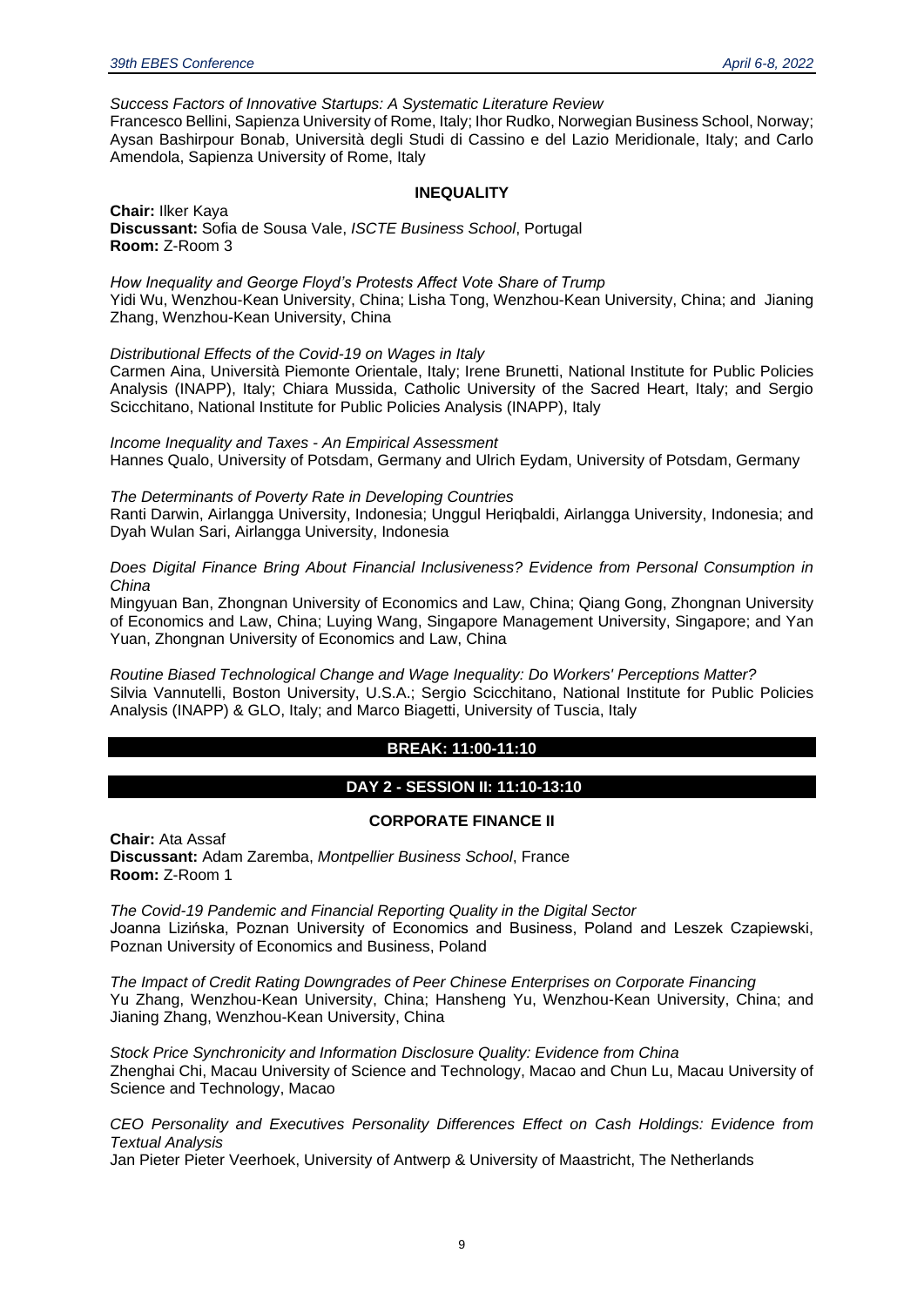*Credit Lines in Corporate Takeovers* Trang Quynh Vu, Norwegian School of Economics, Norway

*To Delegate or Not to Delegate? On the Quality of Voluntary Corporate Financial Disclosure* Yankuo Qiao, Fudan Development Institute, Fudan University, China

#### **MARKETING**

**Chair:** Davor Labas **Discussant:** Ghulam Mustafa, *Norwegian University of Science and Technology*, Norway **Room:** Z-Room 2

*A Study on Consumers' Intentions to Reuse Mobile Apparel Applications* Gizem Eda Guloz, Marmara University, Turkey; Sakir Erdem, Marmara University, Turkey; and Zubeyir Celik, Van Yuzuncu Yil University, Turkey

*Whether and How Does Brand Anthropomorphism Impact on Brand Hate?* Amelia Brandao, FEP - School of Economics and Management of the University of Porto, Portugal and Paolo Popoli, University of Naples Parthenope, Italy

*Stakeholder Engagement in Blockchain-based Technology* Airi Freimuth, Tallinn University of Technology, Estonia

*"Does Your Restaurant Deliver?": The Change in Consumer Behavior due to Covid-19 Pandemic in Restaurant Delivery Market: Study of Restaurants in Rome, Italy* Tetyana Kholod, John Cabot University, Italy and Ieva Jakobsone-Bellomi, John Cabot University, Italy

*Social Media Engagement in Fast Fashion Retailing*

Andreea Elena Stratila, Bucharest University of Economic Studies, Romania; David Florin Ciocodeica, Bucharest University of Economic Studies, Romania; Magda Ciobanu, Bucharest University of Economic Studies, Romania; Madan Angela, Bucharest University of Economic Studies, Romania; and Mihai Mehedintu, Bucharest University of Economic Studies, Romania

*Who is Who on Social Networks? Shaping SNS Users' Profile according to Their Level of Participation in Fashion Product Recommendations*

Coloma Alvarez Santamaría, Universidad de La Rioja, Spain and Arkaitz Banuelos Campo, Universidad de La Rioja, Spain

#### **MANAGEMENT III**

**Chair:** Ender Demir **Discussant:** Virginia Bodolica, *American University of Sharjah*, U.A.E. **Room:** Z-Room 3

*How Employees and Employers Perceive Information Flow, Cooperation and Relationships with Colleagues during the Prolonged Covid-19 Pandemic*

Anne Aidla, University of Tartu, Estonia; Eneli Kindsiko, University of Tartu, Estonia; Helen Poltimae, University of Tartu, Estonia; and Kart Rigas, University of Tartu, Estonia

*How Family Management and Ownership Influence Default Likelihood* Julius Niemandt, Technical University Munich, Germany

*A Human-Centered Approach of the Effect of Organizational Culture on Positive Organizational Behavior through CSR Activities* 

Ceren Deniz Tatarlar, Tilburg University, The Netherlands and Burak Capraz, Ege University, Turkey

*Managing Complexity in Healthcare Access: Choosing between the Public and Private Sectors* Paula Rodrigues Rodrigues, Universidade Lusíada, COMEGI Research Center, Portugal; Bruno Ferreira, Universidade Lusíada, Portugal; Miguel Guerreiro, Universidade Lusíada, Portugal; Carlos Martins, Universidade Lusíada, Portugal; and Ana Sousa, Universidade Lusíada, Portugal

*Dynamics of Reversal of Strategic Change (RSC) in Emerging Market: The Case Study in India* Pushpa Rani, University of Oulu, Finland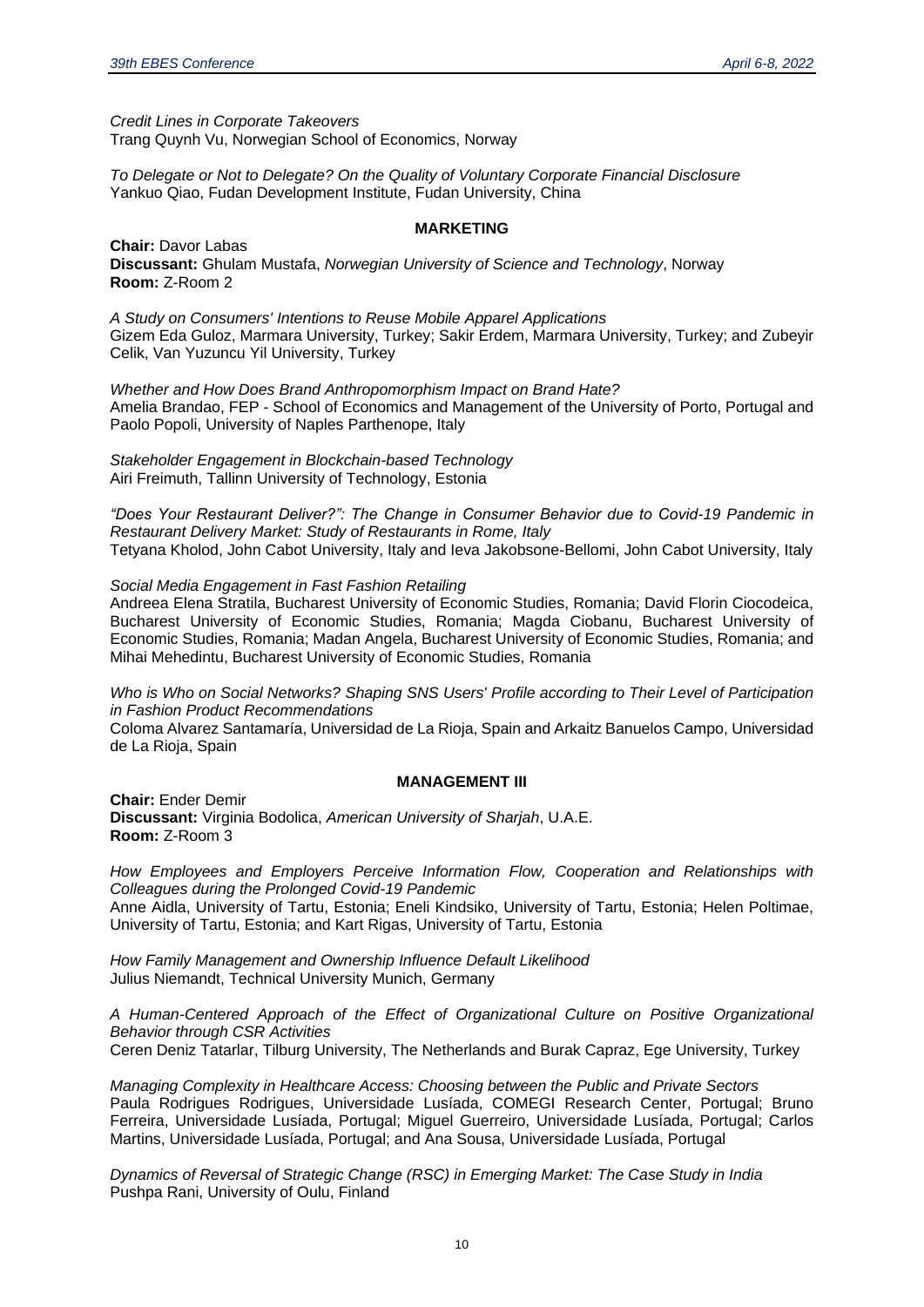*The Role of Social Entrepreneurs in Achieving the Sustainable Development Goals during Covid-19 Pandemic*

Audrone Urmanaviciene, Kaunas University of Technology, Lithuania

#### **LUNCH: 13:10-14:00**

#### **GLO Virtual Seminar: 14:00-15:00**

**Room:** Z-Room 1 **Chair:** Matloob Piracha, *University of Kent* and *GLO*, U.K.

*Measles, Mexico and Labor Markets*

Sarah Pearlman, Vassar College and GLO, U.S.A. and Alicia Atwood, Vassar College and GLO, U.S.A.

#### **DAY 2 - SESSION III: 15:00-17:00**

#### **BEHAVIORAL FINANCE & CORPORATE FINANCE**

**Chair:** Mehmet Huseyin Bilgin **Discussant:** Ata Assaf, *University of Balamand*, Lebanon **Room:** Z-Room 1

*Financial Factors Explaining Value Migration: Evidence from Central Europe*  Leszek Czapiewski, Poznan University of Economics and Business, Poland; Jaroslaw Kubiak, Poznan University of Economics and Business, Poland; and Joanna Lizinska, Poznan University of Economics and Business, Poland

*The Effect of Audit Opinions on Tobin's Q and Stock Values by Multiple Regression Analysis* Jale Saglar, Cukurova University, Turkey and Zeynep Gizer, Turkey

*Determinants of Financial Inclusion: An Evidence from an Emerging Market* Mohammed Hersi Warsame, University of Sharjah, U.A.E.

*How Does Customer Concentration Affect Firms' Innovation in the Pharmaceutical Industry in China* Chuhan Ye, Wenzhou-Kean University, China; Xinyi Cai, Wenzhou-Kean University, China; and Jianing Zhang, Wenzhou-Kean University, China

*How Financial Leverage Affects Stock Price Volatility of Listed Semiconductor Companies in China* Lisha Tong, Wenzhou-Kean University, China; Yidi Wu, Wenzhou-Kean University, China; and Jianing Zhang, Wenzhou-Kean University, China

*Pairs Trading in the Index Options Market* Marianna Brunetti, University of Rome Tor Vergata, Italy and Roberta De Luca, Bank of Italy, Italy

#### **INEQUALITY & LABOR ECONOMICS**

**Chair:** Huseyin Kaya **Discussant:** Cinzia Rienzo, *University of Brighton*, U.K. **Room:** Z-Room 2

*Robotics, Skill-Biased Technology and Labor Shares: A Four-Factor Case* Yasuyuki Osumi, University of Hyogo, Japan

*Welfare Perceptions of the Youth: A Study on University Students in Turkey* Bilal Bagis, Bingol University, Turkey and Aynur Yumurtaci, Istanbul University, Turkey

*The Effects of Job Retention Schemes on Employment Preservation during the Covid-19 Epidemic in Euro Area Countries*

Anton Rop, Frankfurt School of Finance and Management, Germany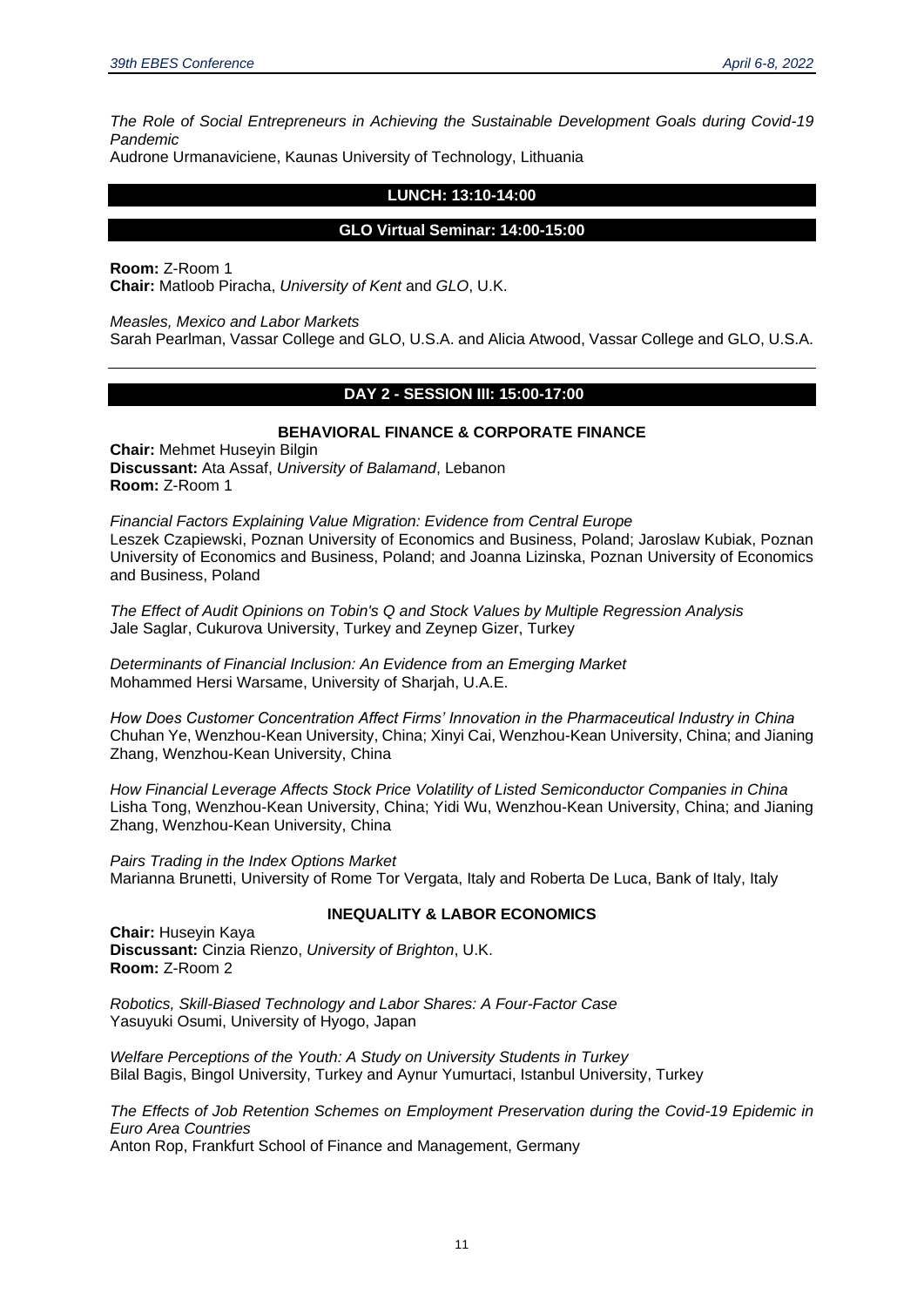*The Veil of Ignorance: Does Disclosure of Nationalities in Police Press Releases Foster Migration Skepticism?*

Yannik Schenk, UCLouvain, Belgium; Erik Haustein, Helmut Schmidt Universität, Germany; and Hendrik Scheewel, UCLouvain, Belgium

*Changes in Wealth Inequality in the Modern European-American Civilization* Edmunds Cizo, Daugavpils University, Latvia

*Addiction and Health: How Economic Goods Become Bads?* Ken Yoshida, Chiba University, Japan

#### **ENTREPRENEURSHIP**

**Chair:** Elena Paglialunga **Discussant:** Emanuele Giovannetti, *Anglia Ruskin University*, U.K. **Room:** Z-Room 3

*A Systematic Analysis of Risk Attitudes across Partners in Entrepreneurial Households* Stefan Roland Schneck, Institut für Mittelstandsforschung (IfM) Bonn, Germany

*The Impact of Entrepreneurship Contests on Ecosystem Development in an Emerging Market: The YFYI Example in Turkey* Elif Nisa Guler, Middle East Technical University, Turkey; Beliz Bediz Sinan, METU, Turkey; and Adil Oran, METU, Turkey

*Academic Spin-Offs' Growth: Exploring the Role of Team Vertical Diversity and Academic Knowledge Corridor* Giulia Tagliazucchi, UNIMORE, Italy; Bernardo Balboni, UNIMORE, Italy; and Gianluca Marchi, UNIMORE, Italy

*Tax Policy, Corruption and Firm Entry: Cross-Country Evidence* Irina Bilan, Alexandru Ioan Cuza University Iasi, Romania

*University Business Incubators as a Part of Entrepreneurial University Ecosystem: Evidences from Italy* Francesco Bellini, Sapienza University of Rome, Italy; Fabrizio D'Ascenzo, Sapienza University of Rome, Italy; Irina Gorelova, Sapienza University of Rome, Italy; and Adriano Fabbri, Sapienza University of Rome, Italy

*The Intertwined Case of Authenticity and Social Entrepreneurial Intention Formation* Cigdem Asarkaya, Istanbul Commerce University, Turkey

#### **BREAK: 17:00-17:10**

#### **BEST PAPER AWARD CEREMONY: 17:10-17:20**

**Room:** Z-Room 1

**Presented by:** Hakan Danis, *Managing Editor of Eurasian Economic Review* (Scopus & ESCI), U.S.A.

 **PUBLISHER SESSION: 17:20-18:00 How to publish with Springer**



#### **Room:** Z-Room 1

**Moderator:** 

Hakan Danis, *Managing Editor of Eurasian Economic Review* (Scopus & ESCI), U.S.A.

#### **Speaker:**

Barbara Fess, *Senior Editor at Springer in Heidelberg*, Germany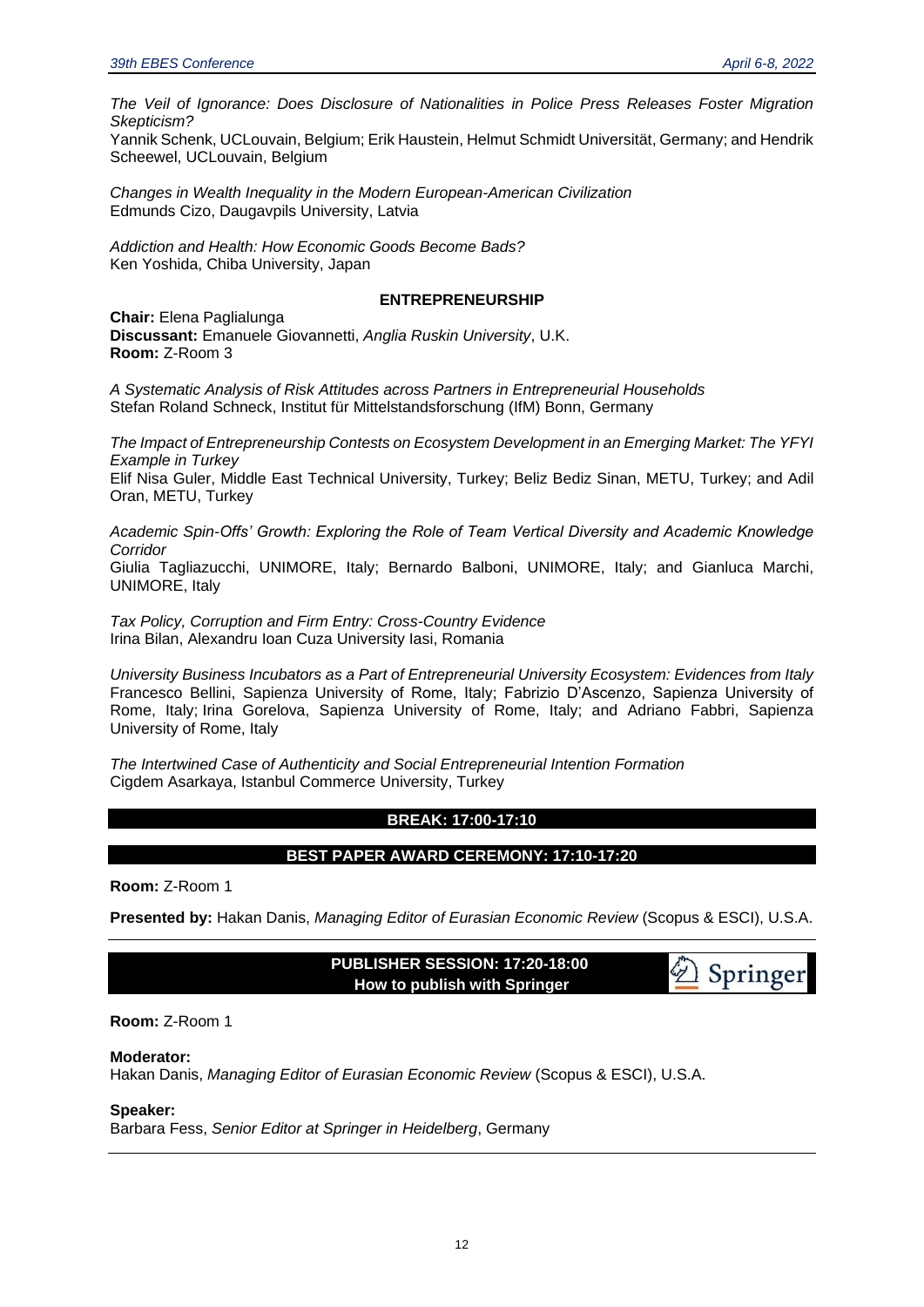### **FRIDAY, APRIL 8 (DAY 3)**

#### **DAY 3 - SESSION I: 09:00-11:00**

#### **BANKING & FINANCE I**

**Chair:** Gokhan Karabulut **Room:** Z-Room 1

*Crisis Duration Bias: A Multinomial Logit Approach for Islamic Banking* Aysegul Aytac Emin, Ankara Social Sciences University, Turkey

*Predicting Bank Default with Machine Learning*

Valentina Lagasio, Sapienza University, Italy; Francesca Pampurini, Catholic University of Milan, Italy; Annagiulia Pezzola, University of Macerata, Italy; and Anna Grazia Quaranta, University of Macerata, Italy

*Business Continuity, Business Crisis and Evolution of the Auditors' Opinion* Maurizio Rija, University of Calabria, Italy and Dominga Anna Ippolito, University of Calabria, Italy

*IFRS Provisions for the Selection of Recognition Methods Applicable to Fixed Capital within SMEs – A Source of Future Economic Benefits* Emanoil George Duduman, The Bucharest University of Economic Studies, Romania

*Mortgage Lifetime Loan: Some Technical-Scientific Considerations* Antonio Annibali, University 'La Sapienza' of Rome, Italy; Alessandro Annibali, Italy; Carla Barracchini, Università degli studi di L'Aquila, Italy; and Francesco Olivieri, The Court of Rome, Italy

*Determining the Right Value of a Stock - A New Perspective on Valuating Common Stocks* Ivo Speranda, University of Dubrovnik, Croatia

#### **MANAGEMENT & HUMAN RESOURCES I**

**Chair:** Mehmet Huseyin Bilgin **Room:** Z-Room 2

*An Analysis of Companies in the Facility Service Sector* Alexander Redlein, TU Wien, Austria and Eva Stopajnik, TU Wien, Austria

*Human Resource Management of Economically Dependent Self-Employed and Subordinate Employees* Agata Matuszewska-Kubicz, University of Lodz, Poland and Izabela Warwas, University of Lodz, Poland

*The Mixed Boundaryless Nature of Career Patterns of Knowledge Workers: A Cross-Cultural Optimal Matching Analysis*

Franziska Eberz, Free University of Bozen-Bolzano, Italy; Nicole Boehmer, Osnabrueck University of Applied Sciences, Germany; Heike Schinnenburg, Osnabrueck University of Applied Sciences, Germany; and Marjaana Gunkel, Free University of Bozen-Bolzano, Italy

*The Convergence of Digital Transformation and Sustainable Revolution* Yusuf Can Erdem, Yeditepe University, Turkey

*Role of Social Media to Influence the Environmental Knowledge and Awareness towards Sustainable Education in Malaysia*

Wajiha Moughal, Universiti Teknologi Petronas, Malaysia; Shahrina Bt M Nordin, Universiti Teknologi Petronas, Malaysia; Rohani Bt Salleh, Universiti Teknologi Petronas, Malaysia; and Haider Ali Abbasi, Universiti Teknologi Petronas, Malaysia

*The Effect of Personal Branding Factors on Generation Y Employability and Career Satisfaction: The Case of Croatia*

Irena Pandza Bajs, Faculty of Economics and Business, University of Zagreb, Croatia and Marina Tomas, Brunata d.o.o. Zagreb, Croatia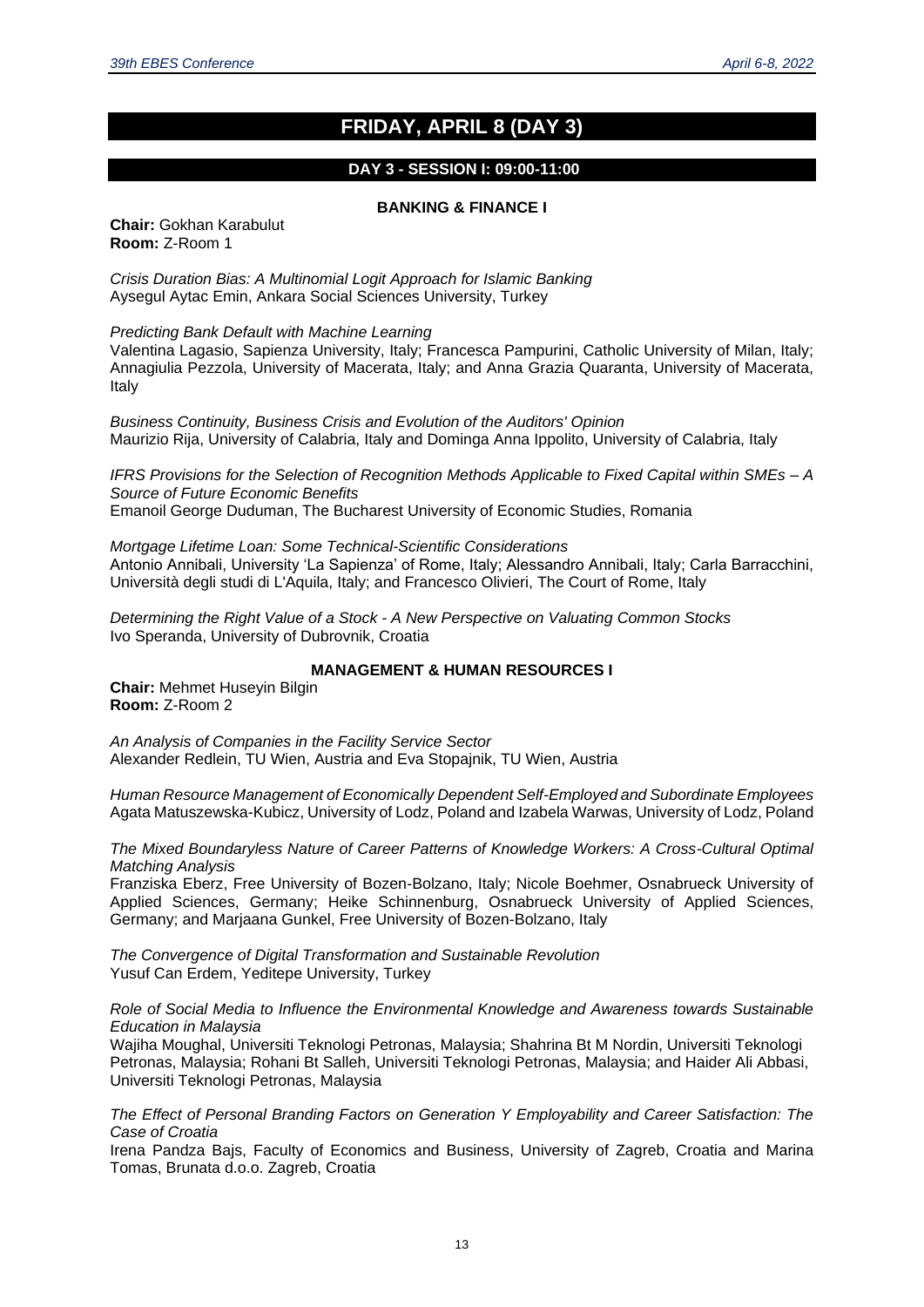*South African Multinationals, A Global Stage: The More Things Change the More They Stay the Same* Henri Bezuidenhout, North-West University, South Africa and Jacob Van Rensburg, Savino Del Bene, South Africa

#### **REGIONAL STUDIES**

**Chair:** Ender Demir **Room:** Z-Room 3

*Methodological Foundations for the Integral Assessment of the E.U. Countries' Economic Security* Olena Khadzhynova, Mykolas Romeris University, Lithuania and Zaneta Simanaviciene, Mykolas Romeris University, Lithuania

*Assessing the Framework of Asymmetric Effects of Government Expenditure and Economic Growth in Malaysia*

Muhammad Syawal Bin Mohd Aznan, Multimedia University, Malaysia; Han Hwa Goh, Multimedia University, Malaysia; and Koong Seow-Shin, Multimedia University, Malaysia

*The Italian Monetary Unification and the North/South Divide* Andrea Filocamo, Università Mediterranea Reggio Calabria, Italy

*The Role of Household Consumption in a Very Small, Very Open Economy* Zuzana Stolicna, Comenius University, Faculty of Management, Slovakia and Lucia Klapacova, Comenius University, Slovakia

*Understanding Perceptions about the LGBTQ Community: A Study of the Indian Context* Divya Mahendru, Bennett University, India; Soumya Raju Kapoor, Bennett University, India; Sri Guna Reddy, Bennett University, India; Tanvi Sidana, Bennett University, India; and Sangeeta Shukla, Bennett University, India

*The Perception of Fraud and Perspective on Ethics of the Media Employees: Case of Turkish Turkuvaz Media*

Tamer Aksoy, Ibn Haldun University, Turkey and Ali Tumay Denkdemir, Ibn Haldun University, Turkey

#### **BREAK: 11:00-11:10**

#### **DAY 3 - SESSION II: 11:10-13:10**

#### **BANKING & FINANCE II**

**Chair:** Conrado Diego Garcia-Gomez **Discussant:** Adam Zaremba, *Montpellier Business School*, France **Room:** Z-Room 1

*Do Peer Effects Matter in Bank Risk? Cross-Country Evidence* Peiwen Wang, Southwestern University of Finance and Economics, China; Minghua Chen,

Southwestern University of Finance and Economics, China; Yuanyun Yan, Southwestern University of Finance and Economics, China; and Ji Wu, Southwestern University of Finance and Economics, China

*Dynamics of a Banking Duopoly Model with Nonlinear Demand Function*

Serena Brianzoni, Università Politecnica delle Marche, Italy; Giovanni Campisi, Università Politecnica delle Marche, Dipartimento di Management, Italy; and Annarita Colasante, Università degli Studi di Roma "Unitelma Sapienza", Italy

*The Impact of Covid-19 on Chinese Corporate Bond Liquidity* Xinyi Cai, Wenzhou-Kean University, China; Chuhan Ye, Wenzhou-Kean University, China; and Jianing Zhang, Wenzhou-Kean University, China

*Illiquidity on Eurozone Countries during the 2007-08 Financial Crisis* José Eduardo Boto Correia, University of Évora, Portugal

*Waqf Fund Management and the Blockchain Horizon* Hiba AlSaudi, Hamad Bin Khalifa University, Qatar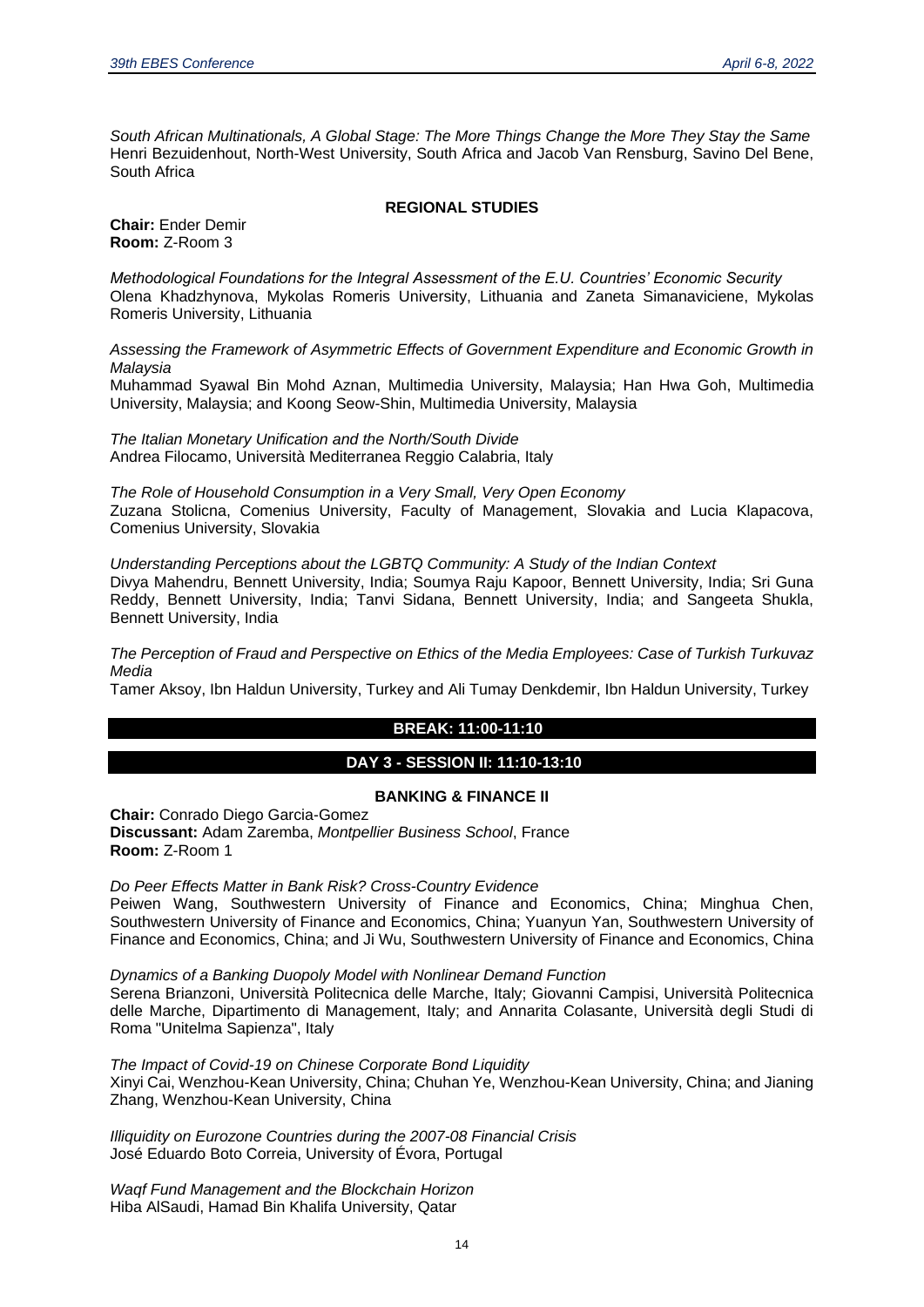*How to Win the Race? Determining the Success Factors for Stablecoins*

Katarzyna Włosik, Poznan University of Economics and Business, Poland; Blanka Łęt, Poznan University of Economics and Business, Poland; Konrad Sobanski, Poznan University of Economics and Business, Poland; and Wojciech Swider, Poznan University of Economics and Business, Poland

#### **MANAGEMENT & HUMAN RESOURCES II**

**Chair:** Susana Martinez-Rodriguez **Discussant:** Hala W. Hattab, *The British University in Egypt*, Egypt **Room:** Z-Room 2

*The Critical Evaluation of the Roles Creative Enterprises Can Play in Community Development* Jiarui Wang, Xi'an Mingde Institute of Technology, China

*Understanding the Role of Top Management Practices in Organizational Change: The Case of Transforming a Not-for-Profit-Organization to a Commercial Hybrid* Jørn Bue Madsen, Aarhus University, Denmark; Rene Chester Goduscheit, Aarhus University, Denmark; and Ismail Golgeci, Aarhus University, Denmark

*Role of MBSR Training in Enhancing Individuals' Capability to Cope with Remote Work Related Stress: A Field Study*

Ihsan Yelkencioglu, Isik University, Turkey

*Data Management in Enterprises under the Influence of Digital Transformation* Yordan Balabanov, University of Library Studies and Information Technologies, Bulgaria

*Factors Influencing an Implementation of Financial Participation Programmes in Polish Companies - Some Relationships* Maciej Michal Kozlowski, University of Lodz, Poland and A. Piotrowska-Piatek, Kielce University of Technology, Poland

*Identifying Qualitative Variables for Management Value Creation: A Text Mining Clustering Approach* Coloma Alvarez Santamaría, Universidad de La Rioja, Spain and Arkaitz Banuelos Campo, Universidad de La Rioja, Spain

#### **TOURISM**

**Chair:** Ivona Vrdoljak Raguz **Discussant:** Ender Demir, *Reykjavik University*, Iceland **Room:** Z-Room 3

*Sustainable Consumption of Services: Willingness-to-Pay for Sustainable Alpine Skiing Experience* Andreas Hinterhuber, Ca' Foscari University of Venice, Italy; Iveta Malasevska, Inland Norway University of Applied Science, Norway; Erik Haugom, Inland Norway University of Applied Science, Norway; and Per Kristian Alnes, Inland Norway University of Applied Science, Norway

*Rate of Return on Greenfield Investments in the Tourist Infrastructure of Camp Sites in Croatia* Sanja Radolovic, Juraj Dobrila University of Pula, Croatia and Zeljko Kukurin, Juraj Dobrila University of Pula, Croatia

*Creating Transformative Tourism Products as a Way to Foster Travel SMEs Growth in Times of the Pandemics*

Marina Sheresheva, Lomonosov Moscow State University, Russia and Ekaterina Buzulukova, Lomonosov's Moscow State University, Russia

*Set-Jetting during the Covid-19 Pandemic on the Example of the Economic Value of Railway Bridge over Lake Pilchowice*

Zbigniew Norbert Piepiora, Wrocław University of Environmental and Life Sciences, Poland; Pawel Adam Piepiora, Wroclaw University of Health and Sport Sciences, Poland; and Justyna Baginska, University of Business in Wrocław, Poland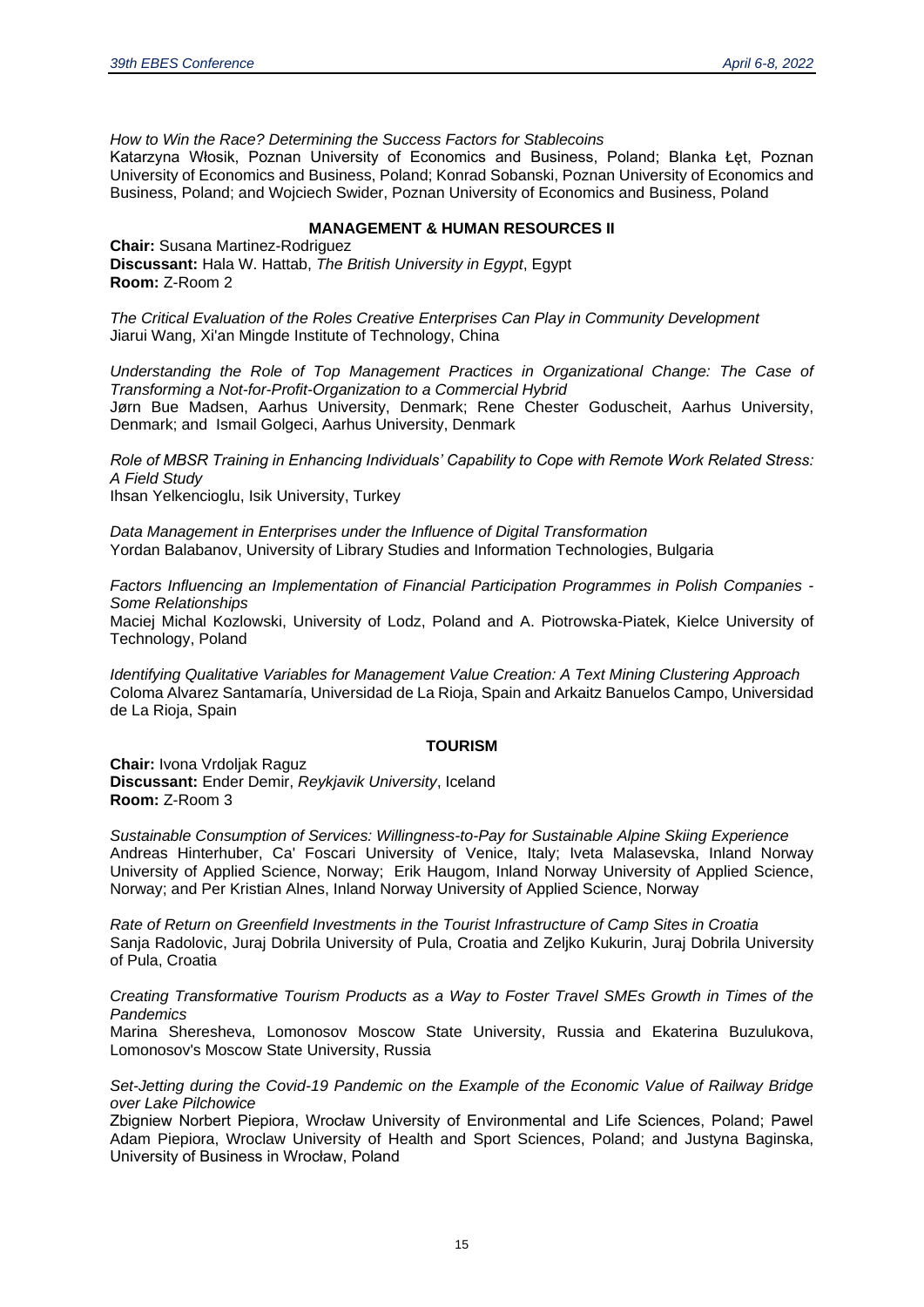*Does Tourism Contribute to Economic Growth of Hong Kong and Boost Its Housing Prices? An Investigation of the Relationship between Tourism Development and Housing Prices* Andy Tai Chi-lok, The Hong Kong Polytechnic University, Hong Kong

*Professionalization Degree and Airbnb Listing Performance* Ruggero Sainaghi, Università IULM, Italy

#### **LUNCH: 13:10-14:00**

#### **DAY 3 - SESSION III: 14:00-16:00**

#### **EMPIRICAL STUDIES ON EMERGING ECONOMIES**

**Chair:** Doron Nisani **Discussant:** Stefan Roland Schneck, *Institut für Mittelstandsforschung (IfM) Bonn*, Germany **Room:** Z-Room 1

*Illiquidity and Stock Returns: The Role of Investors' Holding Period in Small, Illiquid Stock Markets* Szymon Sterenczak, Poznań University of Economics and Business, Poland

*Impact of Political Risk on Emerging Market Risk Premiums* Ralph Sonenshine, American University, U.S.A.

*Unemployment, Economic Growth, Inflation and FDI. Panel VAR Evidence for Central and Eastern European Union Countries*

Nicoleta Panaite, Alexandru Ioan Cuza University of Iasi, Romania; Carmen Pintilescu, Alexandru Ioan Cuza University of Iasi, Romania; and Nicoleta Prohozescu, Alexandru Ioan Cuza University of Iasi, Romania

*Market Efficiency during the Covid-19 Pandemic: Some Insights using Nonparametric Tests* Andreea Iordache, The Bucharest University of Economic Studies, Romania

*Chinese Acquisitions and Target Firms' Performance in Italy: A Survey Based on Firm-Level Data* Sergio Paba, Università di Modena e Reggio Emilia, Italy and Cinzia Parolini, Università di Modena e Reggio Emilia, Italy

#### **INDUSTRIAL ORGANIZATION & SMEs**

**Chair:** Imtiaz Badshah **Discussant:** Alfonso Exposito Garcia, *University of Málaga*, Spain **Room:** Z-Room 2

*A Carbon Handprint Approach for Identifying Business Growth Opportunities in Industrial Supply Chain Management Processes: Towards Sustainable Digitalization* Iqra Sadaf Khan, University of Oulu, Finland

*Historical Development at Turkish Automotive Industry and Path Dependency* Sitki Selim Dolanay, Istanbul Ayvansaray University, Turkey

*Cross-Industrial Analysis of High-Growth Firms Performance during the Pandemic: Middle-Sized Russian Firms' Evidence* Dmitri Pletnev, Chelyabinsk State University, Russia and Ksenia Naumova, Chelyabinsk State

University, Russia

*Time Varying Effects in Survival Analysis: A Novel Data-Driven Method for Drift Identification and Variable Selection*

Luigi Riso, Università Cattolica del Sacro Cuore, Italy; Zakaria Babutsidze, Université Côte d'Azur & OFCE, France; and Marco Guerzoni, University of Milan-Bicocca, Italy

*Identifying the Barriers Impacting SMEs' Absorptive Capacity: An Empirical Analysis in Six North Sea European Regions*

William Edmund Davies, Anglia Ruskin University, U.K.; Emanuele Giovannetti, Anglia Ruskin University, U.K.; and Magdalena Partac, Anglia Ruskin University, U.K.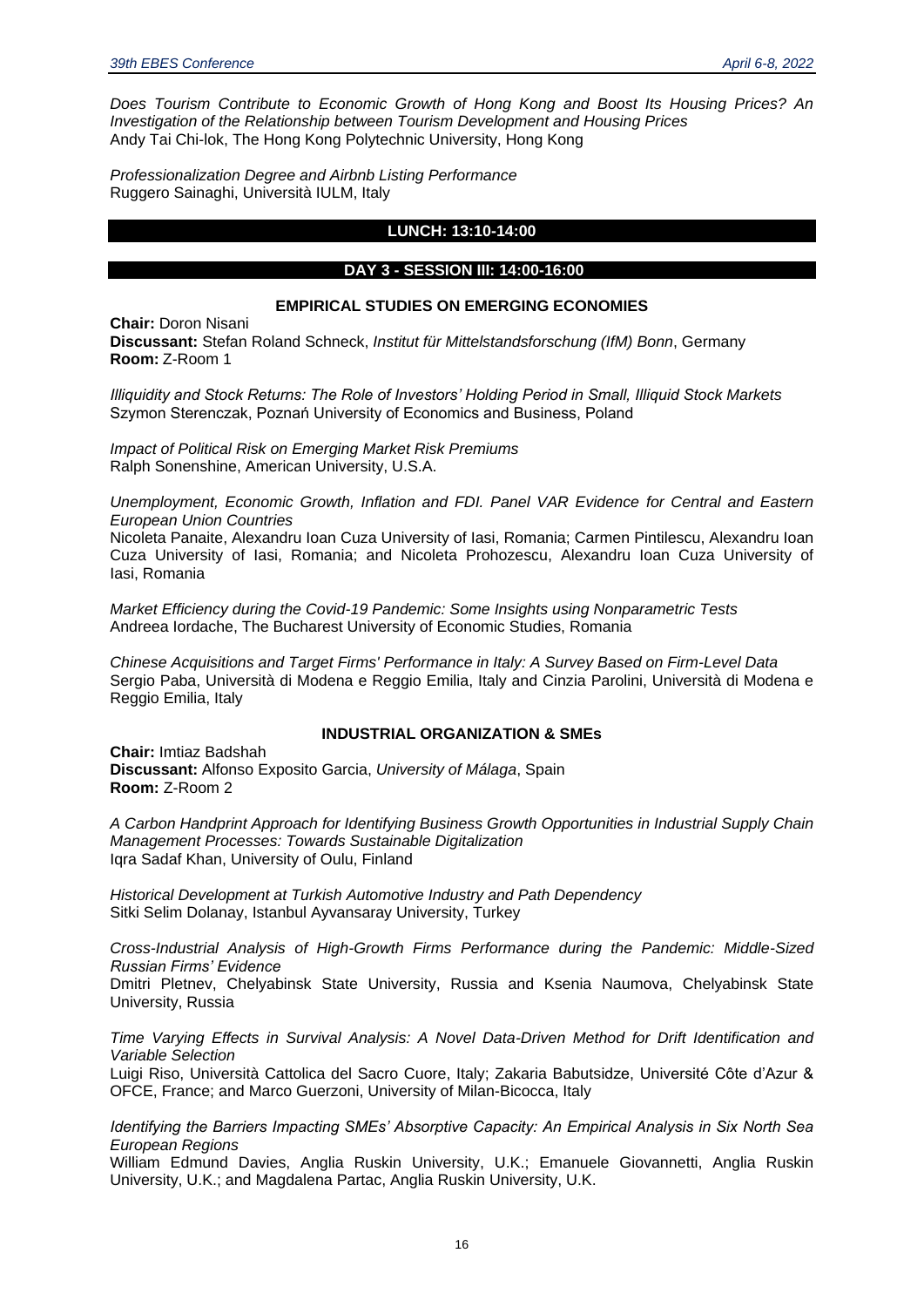*Ultra-Fast Broadband Access and Productivity: Evidence from Italian Firms* Carlo Cambini, Politecnico di Torino, Italy; Elena Grinza, University of Turin, Italy; and Lorien Sabatino, Politecnico di Torino, Italy

#### **GROWTH AND DEVELOPMENT & HEALTH ECONOMICS**

**Chair:** Monica Violeta Achim **Discussant:** Viorela Ligia Vaidean, *Babes-Bolyai University*, Romania **Room:** Z-Room 3

*Inclusive Growth in the European Union Countries* Joanna Stawska, University of Lodz, Faculty of Economics and Sociology, Poland and Małgorzata Jabłońska, University of Lodz, Faculty of Economics and Sociology, Poland

*Development 4.0* Pablo Alcalá-Santaella Oria de Rueda, University San Pablo-CEU, Spain

*Technology Adoption, Mortality, and Population Dynamics* B. Ravikumar, Federal Reserve Bank of St. Louis, U.S.A. and Guillaume Vandenbroucke, Federal Reserve Bank of St. Louis, U.S.A

*Fertility and Financial Development: An Analysis of Indian Households* Samyukta Bhupatiraju, Mahindra University, India

*The Impact of Objective Wellbeing on Health among Migrants in the U.K.: From the Perspective of Unequal Healthcare Access* Lin Fu, University of Birmingham, U.K.

*The Impact of the Health Insurance Program for the Elderly in Rural Vietnam: Evidence from a Fuzzy Regression Discontinuity Design*

Tuan Anh Truong, University of Labour and Social Affairs, Vietnam

#### **BREAK: 16:00-16:10**

#### **DAY 3 - SESSION IV: 16:10-18:10**

#### **INVESTMENT**

**Chair:** Oguz Ersan **Discussant:** Taufiq Choudhry, *University of Southampton*, U.K. **Room:** Z-Room 1

*The Impact of Covid-19 Pandemic on the Bitcoin Price* Hansheng Yu, Wenzhou-Kean University, China; Zhang Yu, Wenzhou-Kean University, China; and Jianing Zhang, Wenzhou-Kean University, China

*Risk and Uncertainty in the Time of Covid-19* Doron Nisani, University of Haifa, Israel; Mahmoud Qadan, University of Haifa, Israel; and Amit Shelef, Sapir Academic College, Israel

*Regulation as a Driving Force in Sustainable Finance - The Case of SFDR*  Susana Martinez Meyers, Jaume I University of Castellón, Spain; Idoya Ferrero, Jaume I University of Castellón, Spain; and María Jesus Munoz-Torres, Universitat Jaume I, Spain

*Research on the Performance of Long-Short Portfolios in Commodity Futures Market* Yijing Cheng, Zhongnan University of Economics and Law, China

*Empirical Asset Pricing via Machine Learning: The Global Edition* Nusret Cakici, Fordham University, U.S.A. and Adam Zaremba, Montpellier Business School & Poznan University of Economics and Business, Poland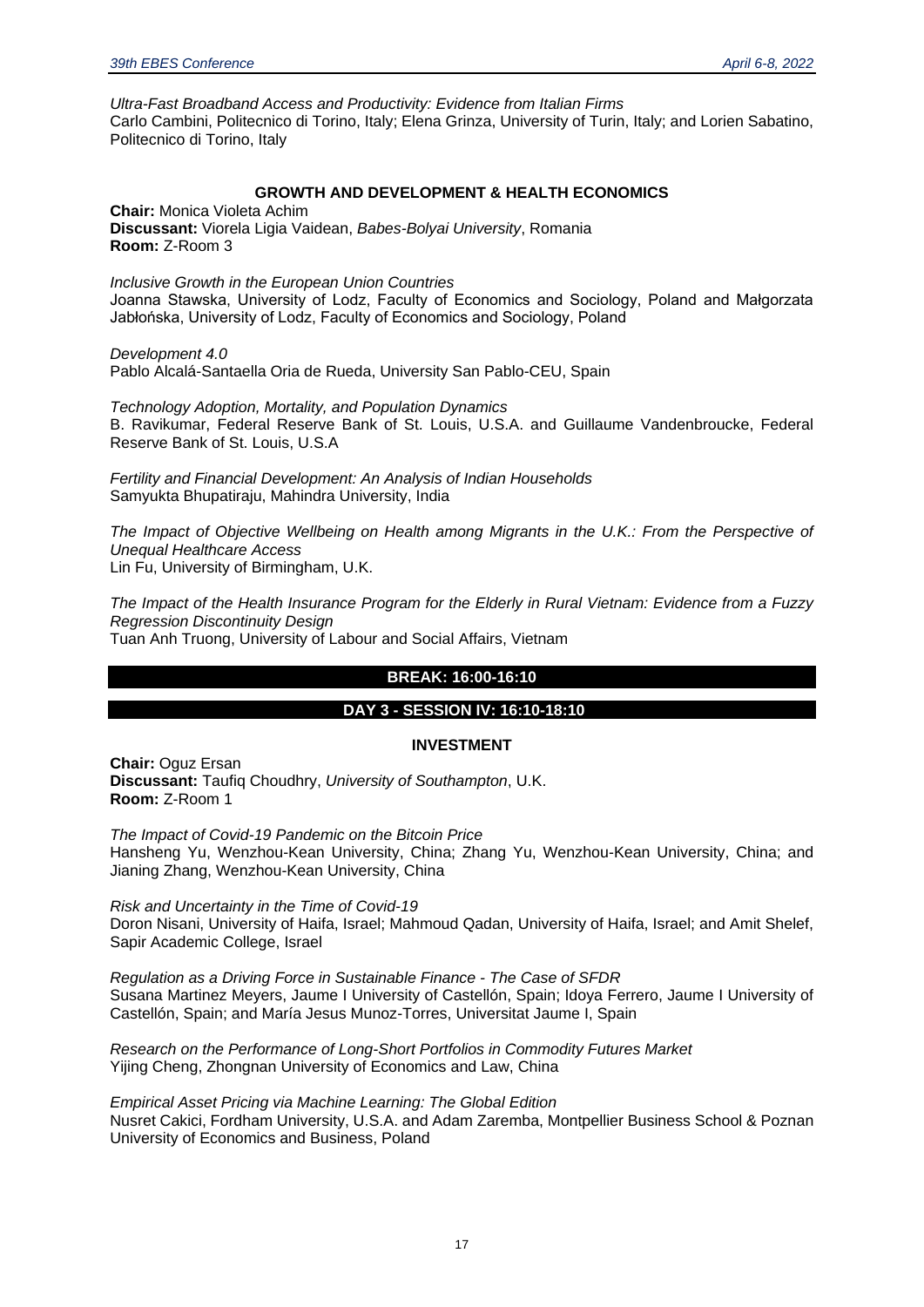*How Crude Oil Futures Connected with Exchange Rates around Covid-19 Shock? A Tale of Two Markets*

Ziliang Yu, Nankai University, China; Yanan Liu, Nankai University, China; and Huiting Mang, Nankai University, China

*The Impact of Health Insurance on Household's Financial Choices in Vietnam: Evidence from a Multivariate Probit Model*

Tuan Anh Truong, University of Labour and Social Affairs, Vietnam

#### **POLITICAL ECONOMY & PUBLIC ECONOMICS**

**Chair:** Elena Grinza **Discussant:** Andrzej Cieslik, *University of Warsaw*, Poland **Room:** Z-Room 2

*Sapkowski's 'Witcher' as an Exemplar of Adam Smith's Impartial Spectator* Cody Karl Reinhardt, University of West Florida, U.S.A.

*Israel's Military Expenditures: Threats, Capabilities and Politics* Aamer S. Abu-Qarn, Ben-Gurion University of the Negev, Israel and Christos Kollias, University of Thessaly, Greece

*Public Procurement between Emergency and Transparency: Where We Are*  Anna Maria Bagnasco, Università IULM, Italy

*Empirical Evidence on Factors Conditioning the Turning Point of the Public Debt-Growth Relationship* Mindaugas Butkus, Vilnius University, Lithuania; Diana Cibulskiene, Vilnius University, Lithuania; Lina Garsviene, Vilnius University, Lithuania; and Janina Seputiene, Vilnius University, Lithuania

*An Approach to Preferences for Informality in Colombia: Besides Taxes and Costs, Identity Can Also be Considered* Medardo Restrepo, Universidad del Quindío, Colombia

*Regulating the Environmental Impact of Aviation - The Effects of the EU's Fit-for-55 Package on Aviation Costs and Demand*

Katrin Oesingmann, German Aerospace Center (DLR) & Technical University of Munich (TUM), Germany

#### **HUMAN RESOURCES**

**Chair:** Ender Demir **Discussant:** Ghulam Mustafa, *Norwegian University of Science and Technology*, Norway **Room:** Z-Room 3

*The Impact of High Labor Cost on China's Sushi Store: Evidence from Small and Medium-Sized Chain Sushi Enterprises in China* Bowen Tian, Zhejiang University City College, China

*Leadership and Human Resources in Times of Crisis (Covid-19 Pandemic)* Ivona Vrdoljak Raguz, University of Dubrovnik, Croatia

*Flexible Working and IT Employees' Job Satisfaction before and during Covid-19* Irina Petkova Yanchovska, Sofia University "St. Kliment Ohridski", Bulgaria and Zhelyu Vladimirov, Sofia University "St. Kliment Ohridski", Bulgaria

*Gender Imbalance and Temporary Migration: Evidence from Rural China* Huiqiong Duan, University of Central Arkansas, U.S.A.; Thomas Jack Snyder, University of Central Arkansas, U.S.A.; and Weici Yuan, University of Central Arkansas, U.S.A.

*The Assessment of Teamwork Effectiveness among Health Care Executives: An Experimental Approach*

Stefano Olgiati, Università degli Studi di Bergamo, Italy; Ankur Kalra, University School of Medicine, U.S.A.; Alessandro Danovi, University of Bergamo, Italy; Marco Costa, University School of Medicine, U.S.A.; and Alessandro D'Amico, Università degli Studi di Bergamo, Italy